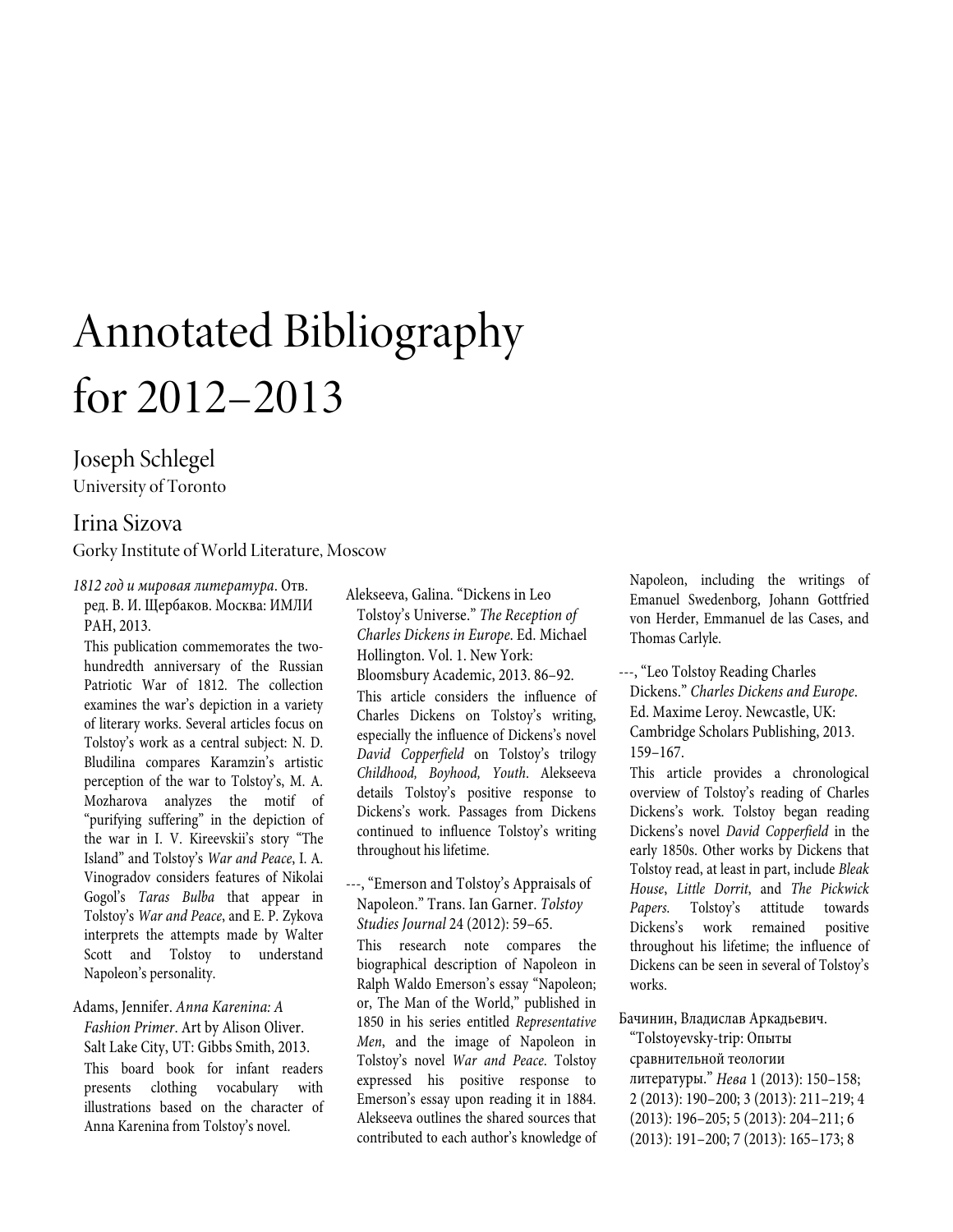# (2013): 175–184; 9 (2013): 169–179; 10 (2013): 192–202.

This series of articles examines various features in the life and work of Tolstoy and Dostoevsky. Bachinin outlines the religious outlook of the two writers and relates their writings to historical and contemporary issues. Tolstoy's criticism of Christian dogma and his religious reformation as it connects to his creative work is especially emphasized in parts five through seven of the series, with the titles "Energy of Deception, or Anatomy of Humanitarian Temptations," "The Theology of the Rebellious Leo: Mutiny Against Christ and Shakespeare," and "Mystical Experiment and Rational Reformation."

Balasubramanian, Radha. *The Influence of India on Leo Tolstoy and Tolstoy's Influence on India: A Study of Reciprocal Receptions*. Lewiston, NY: Edwin Mellen Press, 2013.

This monograph details Tolstoy's relationship with India through spiritual, philosophical, and theological connections. In particular, Balasubramanian explores Tolstoy's understanding of Hindu philosophy and its influence on his worldview. Tolstoy's correspondence with leading Indian intellectuals and his portrayal in Indian media are also examined.

## Basile, Grazia. "Vygotskij, Tolstoj e la costruzione del senso." *Rivista Italiana di Filosofia del Linguaggio* 6.2 (2012): 14–27.

This paper compares the work of Soviet psychologist Lev S. Vygotsky to Tolstoy's pedagogical ideas. Basile notes that the value of words for the formation of social relationships was expressed strongly by both Tolstoy and Vygotsky, but while Vygotsky placed a high value on the active role of the educator in shaping and directing childhood development, Tolstoy viewed the educator as a 'facilitator' of the innate abilities of the child.

Басинский, П. В. *Святой против Льва. Иоанн Кронштадтский и Лев* 

# *Толстой: история одной вражды*. Москва: АСТ, 2013.

This book places the relationship between Lev Tolstoy and Father John of Kronstadt in a biographical context. The publication is illustrated with photographs from the L. N. Tolstoy State Museum in Moscow and the Central State Archive of Cinema, Photographic, and Phonographic Documents in St. Petersburg.

Beasley, Rebecca. "On Not Knowing Russian: The Translations of Virginia Woolf and S. S. Kotelianskii." *Modern Language Review* 108.1 (2013): 1–29. This article examines the translation techniques employed by Virginia Woolf and S. S. Koteliansky during their collaborative translation of works by Dostoevsky and Tolstoy for Hogarth Press in the 1920s. Using available manuscripts, Beasley provides an outline and analysis of the stages in the translation process, tracking the changes made by Woolf in preparing Koteliansky's initial drafts for English readers.

Berlin, Isaiah. *The Hedgehog and the Fox: An Essay on Tolstoy's View of History*. Ed. Henry Hardy. Foreword by Michael Ignatieff. Princeton, NJ: Princeton UP, 2013.

This updated edition of Isaiah Berlin's influential essay, originally published in 1953, includes a variety of supplemental materials. The foreword by Michael Ignatieff discusses Berlin's conceptualization of Tolstoy as a universal principle. The preface by Henry Hardy provides historical background to Berlin's text. The appendix includes a selection of published responses to the work, tracing the influence of Berlin's essay from its original publication to the present day.

## Bhalla, Alok. "Tagore's Dark Vision of Humanity." *Azijske študije* 1.1 (2013):  $91 - 104$ .

This article examines the treatment of violence in the life and works of the Indian poet Rabindranath Tagore. Bhalla compares Tagore's reaction to twentiethcentury violence with Tolstoy's. The

messages of Tolstoy's late fiction are examined in the context of political events of his time.

## Бибихин, В. В. *Дневники Льва Толстого*. Вступ. статья О. А.

Седаковой. Санкт-Петербург: Изд-во Ивана Лимбаха, 2012.

This series of lectures given at the Faculty of Philosophy of Moscow State University in 2000–2001 explores the literary and personal diaries of Tolstoy. Bibikhin highlights the novelty of Tolstoy's ideas and analyzes Tolstoy's literary style.

Blanch, Antoni. *León Tolstoi, un profeta político y evangélico*. Barcelona: Cristianisme i Justíci, 2013.

This volume examines Tolstoy's life and work in the socio-political and religious context of his age. Emphasis is placed on the moral message of Tolstoy's late literary output.

## Brombert, Victor. *Musings on Mortality: From Tolstoy to Primo Levi*. Chicago: U of Chicago P, 2013.

This volume analyzes different approaches to the theme of death in the works of eight twentieth-century writers. Tolstoy's novella *The Death of Ivan Il'ich* is presented as an example of depicting death as an event only understood when it has been experienced. The subjective nature of death in Tolstoy is compared to the aesthetic, philosophical, or ideological approaches of other authors.

#### Brown, Craig. *Hello Goodbye Hello: A Circle of 101 Remarkable Meetings*. New York: Simon & Schuster, 2012.

This book recreates from biographical details the initial meetings of over a hundred famous celebrities. Included is a chapter on Maxim Gorky's personal acquaintance with Tolstoy in 1900, followed by a chapter on Piotr Il'ich Tchaikovsky's first meeting with Tolstoy in 1876. Brown reveals that Gorky's initial admiration for Tolstoy changed to ambivalence upon discovering hypocrisy and insincerity in Tolstoy's opinions; Tchaikovsky's fear and admiration of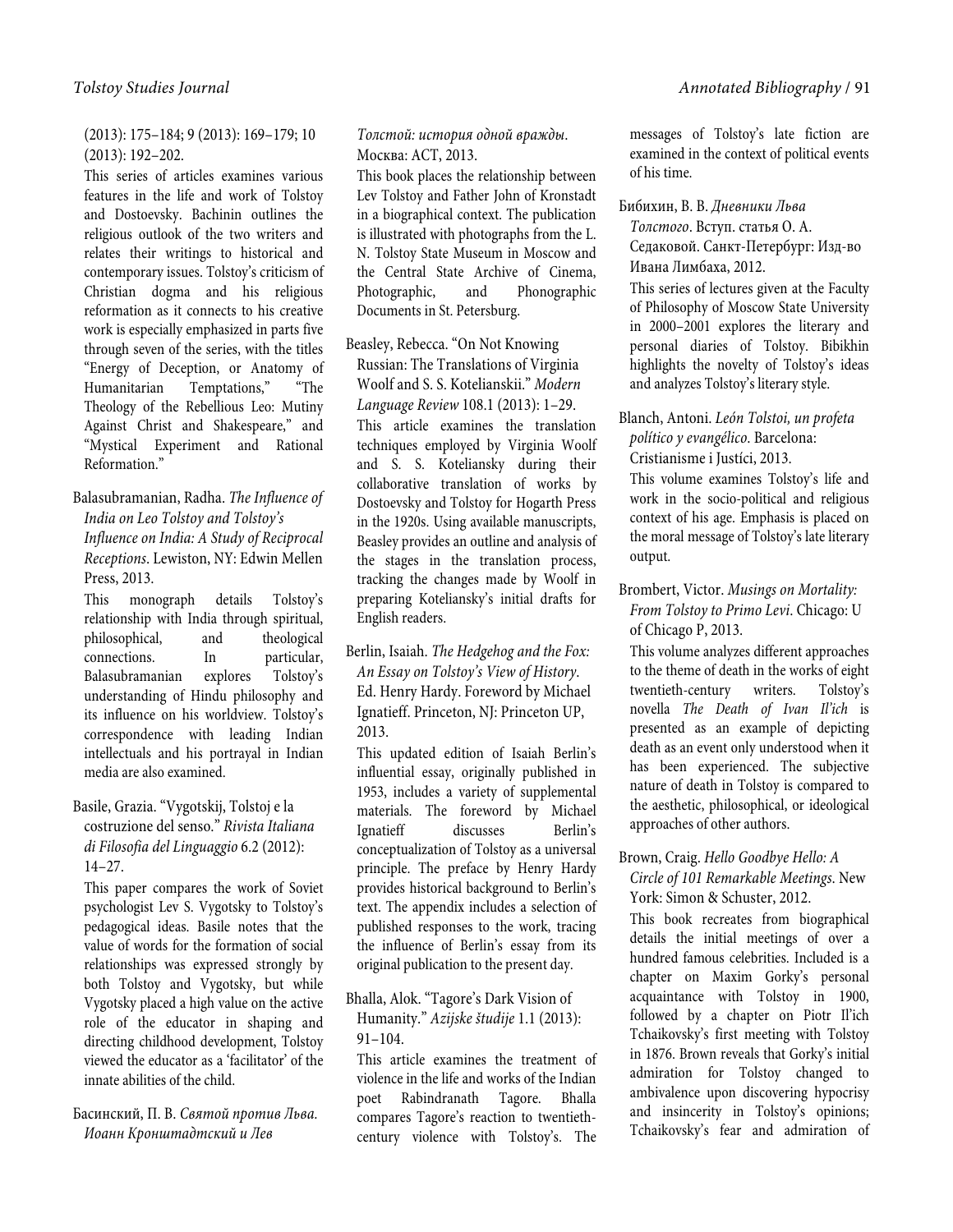Tolstoy prevented a true friendship from forming.

#### Булгаков, В. Ф. *Как прожита жизнь:*

*Воспоминания последнего секретаря Л. Н. Толстого*. Отв. ред. А. А. Донсков. Москва: Кучково поле, 2012. This book presents the memoirs of prominent literary figure V. F. Bulgakov. Bulgakov worked on the twenty-six-part memoirs from 1932 to 1964. They encompass his entire life, including his stay at Yasnaya Polyana during the last year of Tolstoy's life.

#### Byford, Andy. "Parent Diaries and the Child Study Movement in Late Imperial and Early Soviet Russia." *The Russian Review* 72.2 (2013): 212–241.

This article discusses the role of parent diaries in Late-Imperial and Early-Soviet Russian society. Parent diaries include observations of the first years of a child's life. Byford presents Mariia Rostova's note taking in the epilogue of Tolstoy's novel *War and Peace* as an influential example of a parent diary.

#### Cooke, Brett. "Domestic Forces in Leo Tolstoy's *Anna Karenina*." *Critical Insights: Families*. Ed. John V. Knapp. Ipswich, MA: Salem Press, 2013. 215– 231.

This article examines the central role played by familial relationships in the thematic structure of Tolstoy's *Anna Karenina*. Cooke describes the differences in the domestic forces faced by men and women in a traditional patriarchal system and sets the actions of the characters into this context. Tolstoy's novel is seen as "an open-ended investigation of family systems."

#### ---, "Tolstoy's Other Sister-in-Law in *War and Peace*." *Tolstoy Studies Journal* 24 (2012): 65–72.

This research note focuses on the depiction of Vera Rostova in Tolstoy's novel *War and Peace*. Cooke proposes that Vera's negative portrayal in the novel is a result of Tolstoy's strained relationship with her acknowledged prototype,

Elizaveta Andreevna Behrs, Tolstoy's sister-in-law.

Costlow, Jane T. *Heart-Pine Russia: Walking and Writing the Nineteenth-Century Forest*. Ithaca, NY: Cornell UP, 2013.

This book explores the cultural image of the forest in nineteenth-century Russia through an examination of nature in works by Ivan Turgenev, Pavel Mel'nikov-Pechersky, Vladimir Korolenko, Mikhail Nesterov, and others. Chapter three, entitled "Geographies of Loss: The 'Forest Question' in Nineteenth-Century Russia," places significant focus on Ilya Repin's depiction of Tolstoy, as well as Tolstoy's views on forestry and environmental issues as they appear in his novel *Anna Karenina*.

## Diment, Galya. *A Russian Jew of Bloomsbury: The Life and Times of Samuel Koteliansky*. Montreal: McGill-Queen's UP, 2011.

This biography contextualizes the professional associations of the Ukrainianborn émigré, Samuel Koteliansky. Significant attention is paid to Koteliansky's role in introducing great works of Russian literature and culture to British intellectuals in the early twentieth century, including his collaboration with Virginia Woolf on the translation and publication of several works by Tolstoy.

#### Donnelly, Jerome. "Tolstoy's *The Death of Ivan Ilych*: Satire, Religion, and the Criticism of Denial." *Logos: A Journal of Catholic Thought and Culture* 16.2 (2013): 73–98.

This article provides a religious reading of Tolstoy's novella *The Death of Ivan Il'ich*. Donnelly analyzes the role of Christianity in the narrative and interprets key symbols in the text through a Christian lens.

#### Драгомиров, М. И. *Разбор романа «Война и мир»*. Москва: ЛИБРОКОМ, 2012.

This volume is a modern reprint of Dragomirov's 1895 monograph on

Tolstoy's novel *War and Peace*. Dragomirov analyzes Tolstoy's text from the perspective of military theory, concluding that Tolstoy's detailed descriptions of battle and war-time society provide a useful pedagogical tool. The original pre-revolutionary orthography and chapter divisions are retained.

Durá, Nicolás Sánchez. "Muerte y religión: del Tolstoi maduro al joven Wittgenstein." *Logos: Anales des Seminario de Metafísica* 45 (2012): 245– 268.

This article compares the significance of death and religion in the works of Ludwig Wittgenstein and Tolstoy. Tolstoy's depiction of religiosity and death helped to shape Wittgenstein's religious attitude towards war and violence. While Wittgenstein focuses on self-control with the goal of inner redemption, Tolstoy exposes the need for brotherly love and communal salvation.

Engel, Christine. "'Krieg und Frieden': 1812 bei Tolstoj und bei Dornhelm." *Osteuropa* 63.1 (2013): 93–102.

This analysis of Robert Dornhelm's 2007 television adaptation of Tolstoy's novel *War and Peace* considers the implications of the director's focus on the melodramatic features of the text rather than the tension between personal destiny and an epic historical moment. Tolstoy's novel illuminates contradictions in European society through the framework of family drama.

# Estrada, Diego Alejandro. "Hacia una fenomenología de la enfermedad."

*Iatreia* 25.3 (2012): 277–286.

This article argues for the importance of active patient participation in the treatment of disease. Estrada presents Tolstoy's novella *The Death of Ivan Il'ich* as an example of the value of the living patient in understanding and coping with disease.

Felps, Maryann. "How to Live? What We Can Learn from Ivan Ilych's Death." *English Journal* 102.1 (2012): 52–56.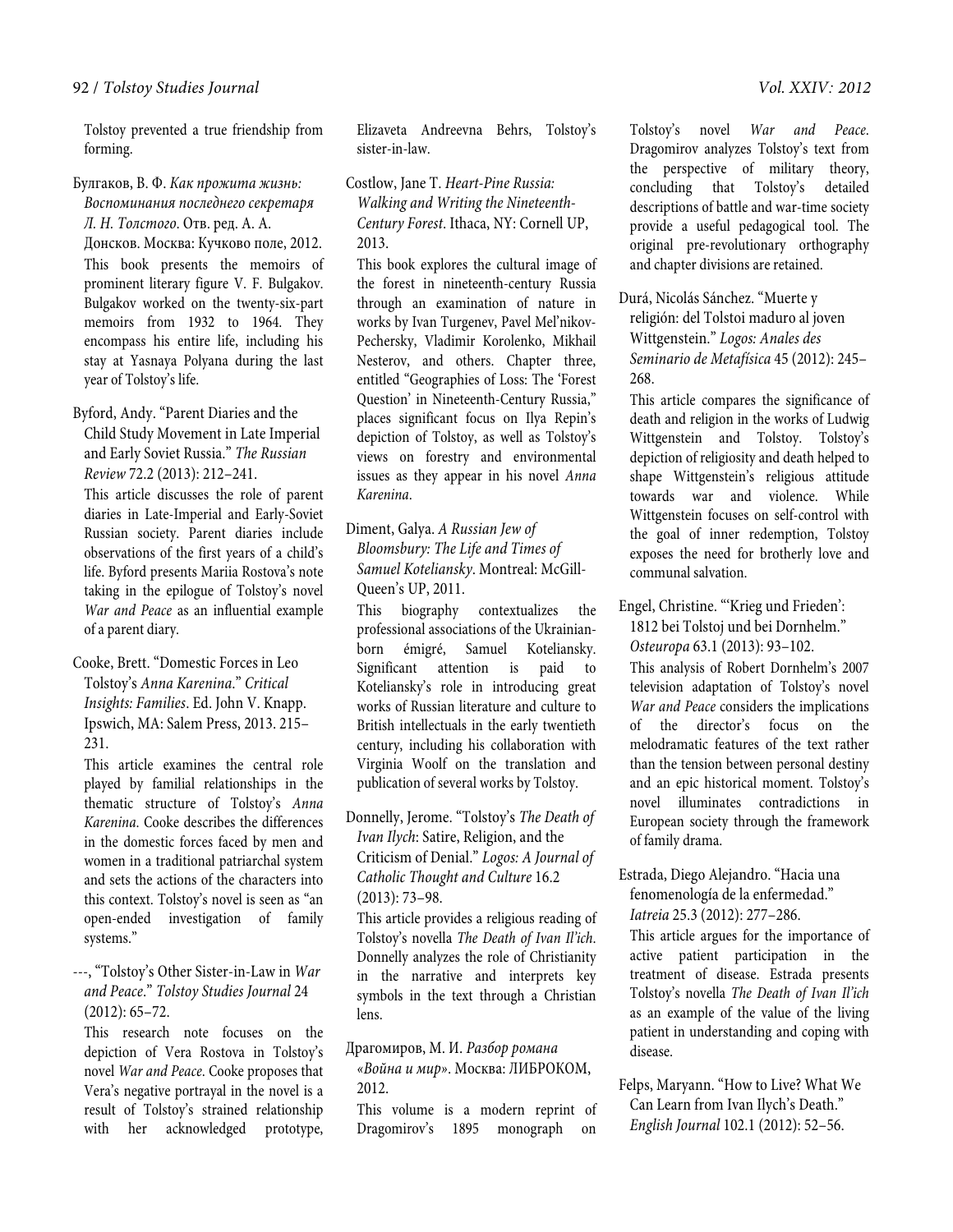This article presents a pedagogical plan for Tolstoy's novella *The Death of Ivan Il'ich*  with a focus on teaching important life lessons to young students. Felps outlines a method for the use of reading response journals and essay activities for a high school Advanced Placement class setting. In addition to pondering the inevitability of death, students learn to focus on happiness rather than money and to be considerate of other people at all times.

# Ferrell, Jason. "Isaiah Berlin as Essayist."

*Political Theory* 40.5 (2012): 602–628. This article provides an overview of Isaiah Berlin's essays. In "The Hedgehog and the Fox," Berlin uses Tolstoy's view of history in *War and Peace* as a focal point for a discussion of pluralism and monism. Ferrell analyzes the rhetorical devices of this and other essays by Berlin, pointing out the persuasive features of his style.

#### Фесенко, Э. Я. *Русская литература XIX века: В поисках героя*. Москва: Академический проект, 2013.

This book examines the issue of the author-hero in nineteenth-century Russian literature. Chapter eight is dedicated to the "knots of life" in Tolstoy's main characters: Olenin's "healthy wholeness," Levin's truth seeking, Andrei's psychological portraiture, Pierre's moral-philosophical search, and Nekhliudov's resurrection of the soul.

#### Fletcher, Angus. "Tolstoy and the

Shakespearean Gesture." *Living with Shakespeare: Essays by Writers, Actors, and Directors*. Ed. Susannah Carson. Foreword by Harold Bloom. New York: Vintage Books, 2013. 316–329.

This essay examines the work of Shakespeare through the prism of Tolstoy's negative appraisal of him in the manifesto *Shakespeare and the Drama*. Tolstoy's criticism of character actions in Shakespeare's plays reveals Tolstoy's attempt to negate the primary features of Shakespeare's genius.

Florijn, Barend W. and Ad A. Kaptein. "How Tolstoy and Solzhenitsyn Define Life and Death in Cancer: Patient Perceptions in Oncology." *The American Journal of Hospice & Palliative Medicine* 30.5 (2013): 507– 511.

This study compares the experiences of the dying characters, Ivan Il'ich in Tolstoy's novella *The Death of Ivan Il'ich*, and Oleg Kostoglotov in Alexander Solzhenitsyn's novel *Cancer Ward*, with the experiences of a real-life cancer patient interviewed in 2011. According to the researchers, both novels focus on reassessment and reflection with a desire for increasing lines of communication, while the interview reveals an overactive focus on curing the disease. It is recommended that mentioning and discussing death earlier in the medical consultation can help both the medical professional and the patient decide on whether to continue treatment.

#### Foster, John Burt, Jr. *Transnational Tolstoy: Between the West and the World*. New York: Bloomsbury Academic, 2013.

This book examines Tolstoy's novels *War and Peace* and *Anna Karenina*, as well as two of his later works, *Hadji Murad* and *What is Art?*, as pieces in a world literary canon. Tolstoy is considered as a figure of international importance. Foster discusses the influence of nineteenth-century European literature on Tolstoy's creative work and the ways Tolstoy's work has been interpreted and utilized by various literary trends of the twentieth and twenty-first centuries.

#### Gershkovich, Tatyana. "Infecting, Simulating, Judging: Tolstoy's Search for an Aesthetic Standard." *Journal of the History of Ideas* 74.1 (2013): 115– 137.

This article analyzes the premise of objective aesthetic judgment presented in Tolstoy's treatise *What Is Art?* Gershkovich discusses the major terms of *What Is Art?* in relation to other aesthetic theories and Tolstoy's personal views on the subject of aesthetics. According to Gershkovich, many similarities between

Tolstoy and Kant's views on aesthetic judgment have been overlooked due to the polemic nature of Tolstoy's text.

Голубицкий, Б. Н. "Тургенев, Гоголь, Толстой: три классика на парижской сцене." *Тургеневские чтения* 5 (2011): 203–215.

This essay discusses the Oryol Turgenev Theater's Paris presentation of dramatic works by Turgenev, Gogol, and Tolstoy. Golubitsky, the artistic director of the theater, provides historical background on the various French and Russian performances of the plays, and details about their modern performances. Tolstoy's play *The Power of Darkness* has proven very successful in Paris since its first staging in 1888.

Горбунов, Андрей Николаевич. *Судьбы скрещенья: Несколько размышлений о русско-английских литературных параллелях*. Москва: Прогресс-Традиция, 2013.

This collection of comparative analyses of the English and Russian literary traditions includes a comparison of Tolstoy and the fourteenth-century English poet Geoffrey Chaucer. Gorbunov examines the religious views of each author in relation to medieval culture and highlights the similarities in their responses to the Bible and their renunciation of their own work. Much of the information in this chapter was included in an article previously published by the author in 2010 in the journal *Государство, религия, церковь в России и за рубежом*.

# Gould, Rebecca. "Topographies of Anticolonialism: The Ecopoetical Sublime in the Caucasus from Tolstoy to Mamakaev." *Comparative Literature Studies* 50.1 (2013): 87–107.

This article examines the image of the Caucasus in Russian and Chechen literary history. Gould analyzes Tolstoy's use of language and imagery in the novel *The Cossacks* and the short stories "The Raid," "The Cutting of Wood," and "The Prisoner of the Caucasus." According to Gould, Tolstoy's reaction to the Romantic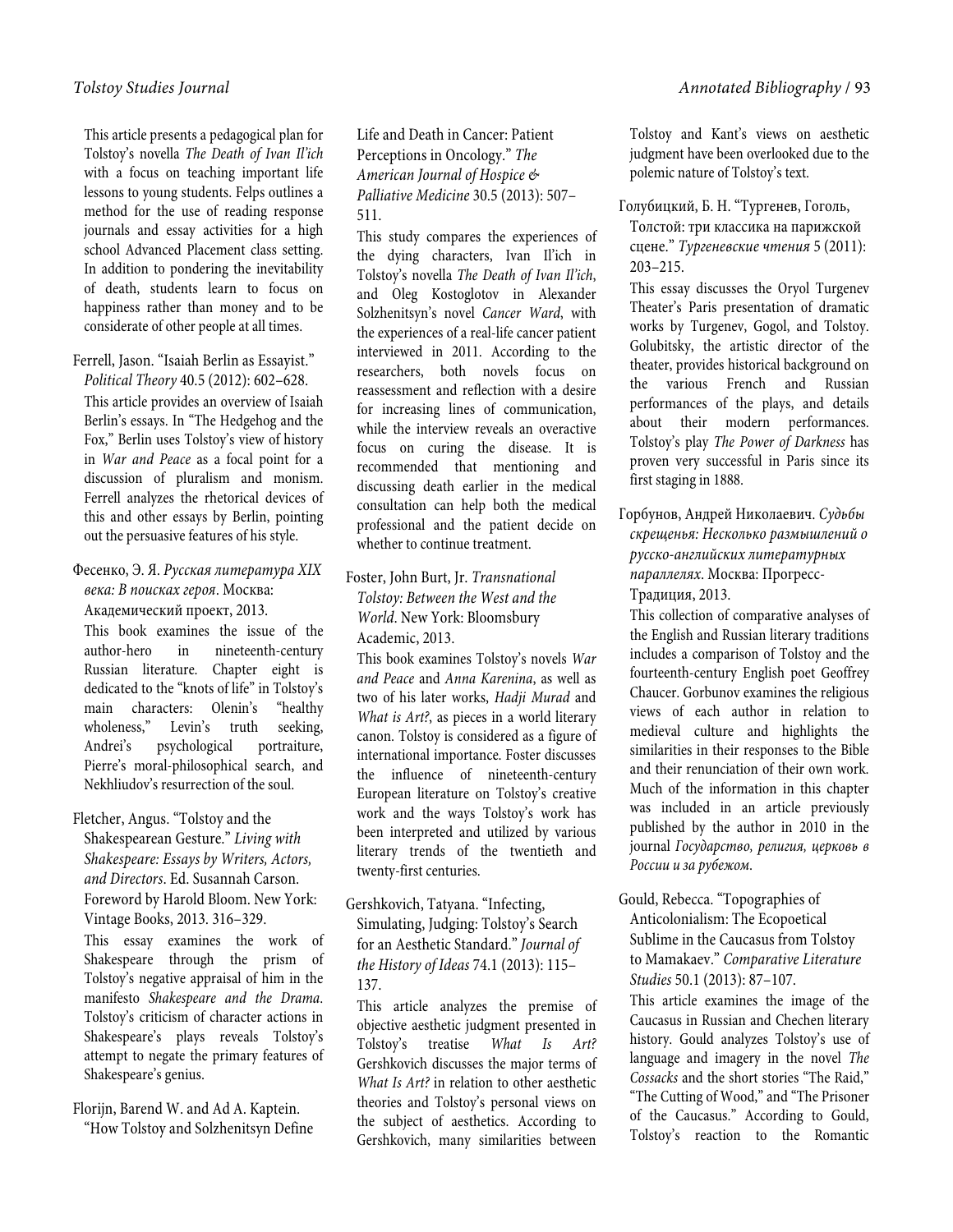treatment of the Caucasus theme in literature provides the foundation for the new ecocritical approach of Magomet Mamakaev's Chechen poetry.

허선화. "『전쟁과 평화』를 통해 본 타자의 죽음." 문학과종교18.1 (2013): 115–139.[Hŏ, Sŏn-hwa. "Chŏnjaeng kwa p'yŏnghwa" rŭl t'onghae pon t'aja ŭi chugŭm." *Munhak kwa chonggyo* 18.1 (2013): 115–139.] This article explores the role of death in Tolstoy's novel *War and Peace*. Andrei's reaction to the death of his wife, Mariia's reaction to the death of her father, Natasha's reaction to the death of Andrei, and Pierre's reaction to the death of Karataev are all analyzed.

Hristeva, Galina. "A Dream of Freedom: The Correspondence of Sigmund Freud and Nikolay Y. Ossipov 1921–1929." *Journal of the American Psychoanalytic Association* 61.3 (2013): 511–525.

This article outlines the correspondence of Sigmund Freud and Russian psychoanalyst Nikolai Ossipov. Ossipov mentioned his psychoanalytic reading of Tolstoy in several letters to Freud. Ossipov published his work as *Tolstoy's Childhood Memories: A Contribution to Freud's Libido Theory* in 1923. Hristeva briefly analyzes Ossipov's treatment of Tolstoy's idealism and narcissism in the work.

*Ясная Поляна: неизвестные страницы. (Чешские и словацкие воспоминания* 

*о Льве Толстом)*. Сост. М. М. Порочкина. Пер. О. М. Малевича и П. Г. Богатырева. Санкт-Петербург: Росток, 2013.

This publication presents articles written by notable Czech and Slovak visitors to Yasnaya Polyana during Tolstoy's lifetime or soon after his death. The collected articles were first published in Paris in 1925. Authors include Tomáš Masaryk, Karel Kramář, Dušan Makovický, Zdeněk Nejedlý, and Karel Velemínský. This publication also includes the memoirs of the Slovak Tolstoyan A. Škvarn and a chapter on Tolstoy excerpted from the

third volume of Masaryk's work *Russia and Europe*.

Irwin, William. "When Did Ivan Il'ich Die?" *Tolstoy Studies Journal* 24 (2012): 72–74.

This research note highlights an inconsistency in the timeline of Tolstoy's novella *The Death of Ivan Il'ich*. The title character's conversion scene is described as taking place both one hour and two hours prior to his death. Irwin outlines several explanations for the discrepancy and proposes, based on a comparison of textual translations of the novella, that an error may have been introduced during the preparation of Tolstoy's text for the Jubilee Edition.

*Юбилейный сборник. Материалы научной сессии 25 ноября–1 декабря 2011 г. К 100-летию Государственного музея Л. Н. Толстого*. Отв. ред. Л. В. Гладкова. Сост. Л. Г. Гладких и Ю. В. Прокопчук. Москва: Государственный музей Л. Н. Толстого, 2012.

This collection presents articles featured at academic conferences held between November 25 and December 1, 2011, to commemorate the one-hundredth anniversary of the founding of the L. N. Tolstoy State Museum. Topics include: "Tolstoy's Religious and Philosophical Views," "The Interrelationship of Tolstoy and the Church," "The Biography of Tolstoy in the Context of the Past and Present," "Tolstoy and His Contemporaries," "Tolstoy in Russian Archives," "Tolstoy and Writers of the 19th and 20<sup>th</sup> Centuries," and many individual analyses of Tolstoy's writing. Authors include: G. V. Alekseeva, E. V. Belousova, A. N. Biktasheva, N. I. Burnashiova, S. M. Demkina, A. A. Gorelov, Zh. V. Gracheva, G. N. Kovalev, T. N. Kurkina, S. A. Larin, M. A. Mozharova, I. B. Pavlova, Iu. V. Prokopchuk, N. I. Romanova, I. F. Salmanova, M. V. Sapozhnikova, G. A. Shpilevaia, I. I. Sizova, N. G. Zhirkevich-Podlesskikh, and G. V. Zhirkov. An introduction by N. A. Kalinina is also included.

Кантор, В. К. "Петр Столыпин в контексте русской культуры: Феномен длящейся истории." *Вопросы литературы* 3 (2013): 9–41. This article examining the influence of P. A. Stolypin on Russian culture pays considerable attention to Tolstoy's religious and sociopolitical views, including his perception of Stolypin's reforms. Tolstoy's article "I Cannot Be Silent" is appended.

Karpov, Alexander. "Lions and Dogs: Apropos of a Tolstoy Story." Ed. and Trans. David Houston. *Tolstoy Studies Journal* 24 (2012): 74–82.

This research note examines Tolstoy's popular children's tale "The Lion and the Dog," included in his *Second Russian Book for Reading*. Karpov details the origins of the tale, which appeared first in a travel report by Jean Mocquet in 1617, and provides examples of various adaptations published subsequently in France, England, and Russia. Tolstoy's text differs from previous versions in its brief and simple narrative style and its lack of moralizing commentary.

Katz, Michael R. "The Fiery Furnace of Doubt." *Southwest Review* 97.4 (2012): 536–545.

This article considers the influence of Russian literature on the work of the author J. D. Salinger. Salinger directly references Tolstoy in several works and mentions Tolstoy as one of his favorite writers, alongside Chekhov and Dostoevsky, in a 1951 interview. Katz observes that Dostoevsky seems to be most relevant to Salinger's work.

김효선. "「안나 까레니나」 (2012) 의 연극적 상상력." 안과밖34 (2013): 276–292. [Kim, Hyo-sŏn. "'Anna Karenina' (2012) ŭi yŏn'gŭkchŏk sangsangnyŏk." *An kwa pak* 34 (2013): 276–292.] This article analyzes the theatrical method of Joe Wright's 2012 film adaptation of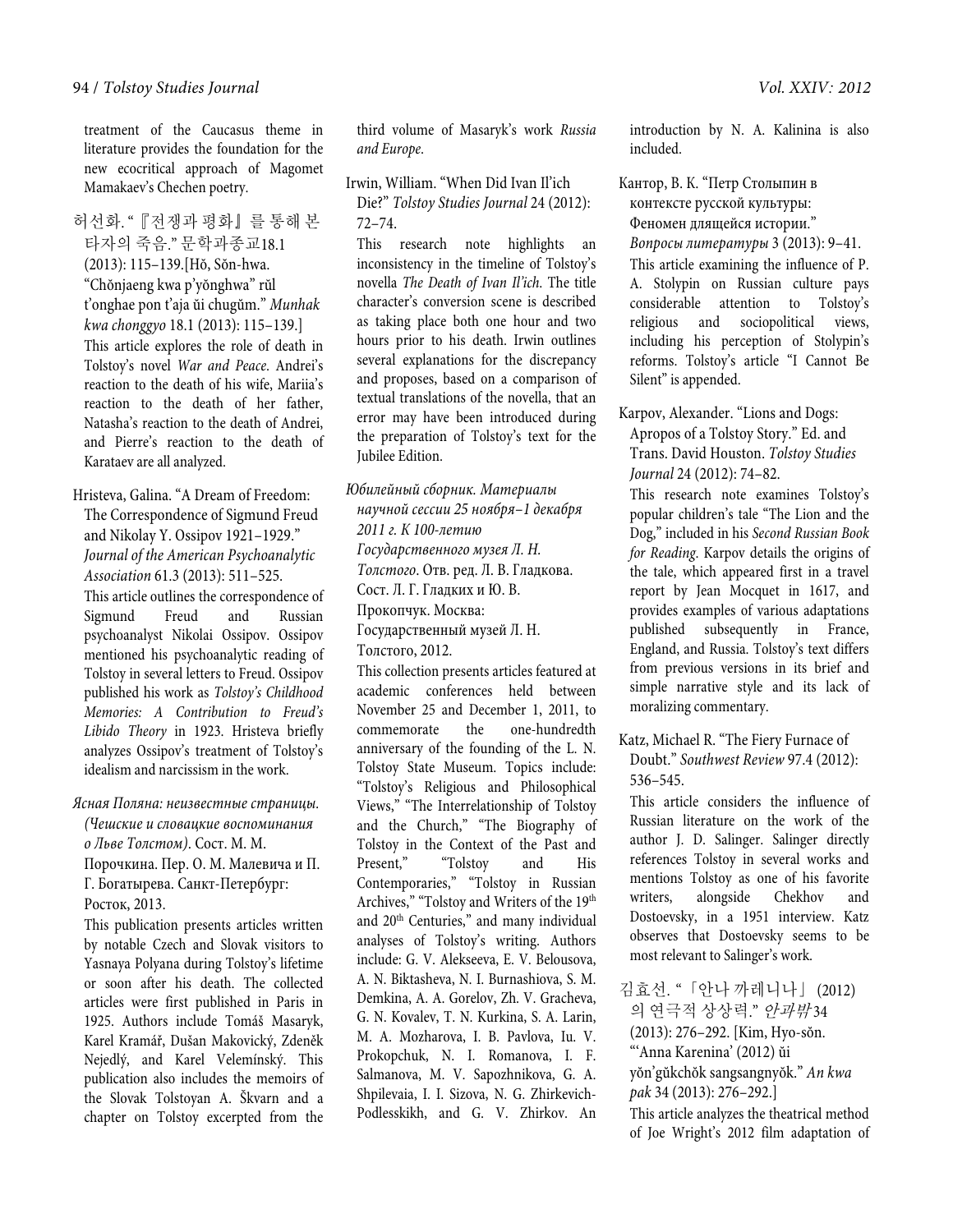Tolstoy's novel *Anna Karenina*. The film borrows several features directly from Tolstoy's text, while altering other features for the purposeful distraction of viewers.

김미연. "조명희의 『산송장』 번역." 민족문*학사연구* 52 (2013): 406–427. [Kim, Mi-yŏn. "Cho Myŏnghŭi ŭi 'Sansongjang' pyŏnyŏk." *Minjok munhaksa yŏn'gu* 52 (2013): 406–427.] This article analyzes Cho Myŏng-hŭi's 1924 Korean translation of Tolstoy's play *The Living Corpse*. Mi-yŏn Kim considers the impact of Cho Myŏng-hŭi's reduction of acts and scenes in the play, as well as the shift in narrative focus from Fedya to Liza.

Климова, С. М. "Теоремы разума и аксиомы веры. Спиноза и Толстой." *Вопросы философии* 6 (2013): 71–81. This article presents the ideas of Spinoza in relation to Tolstoy's literary heritage. Klimova examines Spinoza's influence on Tolstoy's philosophical worldview based on the similarities and differences in their conceptualization of philosophical and religious ideas. Special attention is given to Tolstoy's notations in volumes of Spinoza's work included in the Yasnaya Polyana library.

Конусова, Е. Д. "К теме Лев Толстой и русская интеллигенция (по материалам коллекции автобиографий С. А. Венгерова)." *Русская литература* 1 (2013): 130–

137.

This scientific survey provides an overview of the S. A. Vengerov collection of autobiographical and bibliographical documents. Tolstoy's name appears frequently within the personal histories contained in the Vengerov biographical archive. The philosophical, religious, and moral teachings of Tolstoy had a significant influence not only on followers like P. I. Biriukov, V. F. Bulgakov, N. P. Kamen'shchikov, and V. S. Lapidus, but also on decisive opponents like I. G. Aivazov and A. A. Tikhonov-Lugavoi.

Kokobobo, Ani. "Estranged and Degraded

Worlds: The Grotesque Aesthetics of Tolstoy's *Resurrection*." *Tolstoy Studies Journal* 24 (2012): 1–14.

This article examines the grotesque features of Tolstoy's novel *Resurrection*. Kokobobo identifies the extensive use of defamiliarization in the novel as the motivating force for its grotesque aesthetics. Tolstoy's depiction of unnatural and automated bodies underlines and supports the novel's thematic structure and ideological underpinnings.

Котович, Татьяна Викторовна.

"Структурно-семантический анализ фильма С. Бондарчука «Война и мир» («1812» и «Пьер Безухов»)." *Война 1812 года: события, судьбы, память: материалы международной научнопрактической конференции, Витебск, 17*–*18 мая 2012 г.* Редкол.: А. П. Косов (отв. ред.) … [et al.]. Витебск: УО «ВГУ им. П. М. Машерова», 2012. 281–285.

This article analyzes the structuring of time and space in the third and fourth parts of director Sergei Bondarchuk's film adaptation of Tolstoy's novel *War and Peace*. Kotovich outlines a verbal model for the film and examines the elements of plot, action, space, time, acting, editing, rhythm, concept, and catharsis.

Краснощекова, Елена. "«Четыре эпохи развития»: первый роман Л. Н. Толстого." *Новый журнал* 269 (2012): 224–237.

This article analyzes Tolstoy's plans for a novel under the title *Four Stages of Development* contained in his notes and diaries. While the majority of the passages were eventually published in his autobiographical trilogy *Childhood, Boyhood, Youth*, the unpublished portions demonstrate Tolstoy's search for genre and a marked interest in the representation of the parental role in a child's development. Themes of personal development and education continued to be explored by Tolstoy throughout his career.

Kuriakose, Karikottuchira. *Timeless Teachers and Ethical Visions: Human Development and Educational Policy*. Charlotte, NC: Information Age Publishing, Inc., 2013.

This book presents the pedagogical theories and experiments of several key figures in world history. Figures include St. Thomas Aquinas, Al-Ghazali, Ibn Khaldun, Mahatma Gandhi, John Dewey, and Paulo Freire. Chapter four provides an overview of Tolstoy's moral and aesthetic ideas and details his educational philosophy. Tolstoy's emphasis on love and pacifism in education is highlighted.

*Л. Н. Толстой и Индия: Переписка*. Сост., авт. введ. и примечан. Т. Н. Загородникова. Москва: Наука – Восточная литература, 2013.

This collection is dedicated to Tolstoy's relationship with India. It includes 102 documents from the manuscripts department of the L. N. Tolstoy State Museum. This portion of Tolstoy's epistolary heritage comprises the period of 1896–1910, a time when Tolstoy's teachings became famous far beyond the borders of the Russian Empire. For some people in Eastern nations, including India, Tolstoy became a prophet—one who had the answers for all of the burning questions of their existence. The published documents are separated into three parts: correspondence with people from India, correspondence with Europeans on questions related to India, and correspondence with Russians on the topic of India. Extensive commentary accompanies the published pieces.

Лакшин, Владимир. *Театральное эхо*. Москва: Время, 2013.

This book collects several works by the writer, literary critic, and literary scholar Vladimir Iakovlevich Lakshin (1933– 1993), who produced several scholarly works on the drama of Alexander Ostrovsky, Anton Chekhov, and Tolstoy. The third part of this book examines the art of the psychological drama, including the elements of mystery in Tolstoy's play *The Living Corpse*.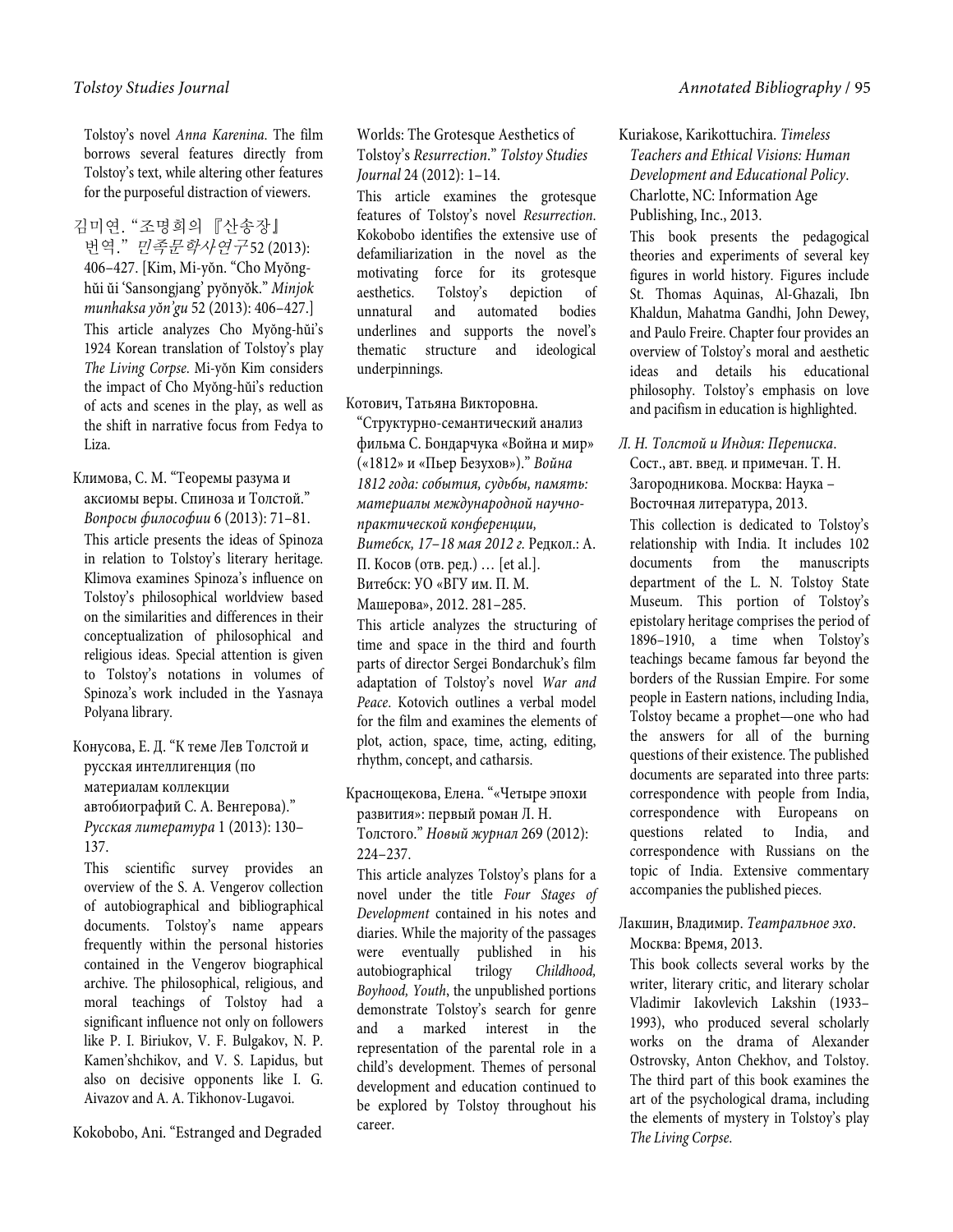Ланская, О. В. "Москва 1812 года в романе Л. Н. Толстого «Война и мир»: языковое воплощение пространства." *Русская словесность* 1 (2013): 68–76. This article analyzes the presentation of

Moscow in Tolstoy's novel *War and Peace*. According to Lanskaia, Moscow serves a linguistic function in the text by representing both "war" and "peace." The principle of multi-dimensional sight when one and the same object is seen through the eyes of different characters provides a special perception of space throughout the work.

---, "Пространство и время в повести Л. Н. Толстого «Юность»." *Русская словесность* 4 (2013): 23–29.

This article examines the concept of space in Tolstoy's novella *Youth*. Lanskaia explores the relationship between Nikolenka Irteniev and his family, as well as Nikolenka's perception of nature and the world. Time and space act together as a single category to determine Nikolenka's moral and spiritual strivings.

Larlham, Daniel. "Stanislavsky, Tolstoy, and the 'Life of the Human Spirit.'" *The Routledge Companion to Stanislavsky*. Ed. Andrew White. Hoboken, NJ: Taylor and Francis, 2013. 179–194. This article examines the influence of Tolstoy's psychological prose on the development of Konstantin Stanislavsky's method of acting. In particular, Larlham traces a key phrase in Stanislavsky's writings—"the life of the human spirit" to a review of Tolstoy's early work by the literary critic Nikolai Chernyshevsky. Larlham compares the reception of Stanislavsky's work at the Moscow Art Theatre with reader reactions to Tolstoy's work.

*Лев Толстой и мировая литература: Материалы VII Международной научной конференции, проходившей в Ясной Поляне 10*–*15 августа 2010 г.* Глав. ред. Владимир Толстой. Ред. сост. Галина Алексеева. Лит. ред. Николай Свиридов. Тула: Музейусадьба Л. Н. Толстого «Ясная

#### Поляна», 2012.

This collection presents articles from the seventh International Scholarly Conference held at Yasnaya Polyana on August 10–15, 2010. The twenty-seven articles include works by Gérard Abensour, Galina Alekseeva, Elena Belousova, Anna Grodetskaia, Barbara Lonnquist, Natalia Novikova, Donna Orwin, Evgenii Slivkin, Elena Tolstaia, and others.

Лякишева, Светлана Ивановна. "А. С. Кайсаров в романе Л. Н. Толстого «Война и мир»." *Война 1812 года: события, судьбы, память: материалы международной научнопрактической конференции, Витебск, 17*–*18 мая 2012 г.* Редкол.: А. П. Косов (отв. ред.) … [et al.]. Витебск: УО «ВГУ им. П. М. Машерова», 2012. 276–281.

This article examines Tolstoy's presentation of the character Andrei Kaisarov in *War and Peace* and provides a comparison with biographical details from his academic and military service. Kaisarov appears in Tolstoy's novel only during the Battle of Borodino when reading one of his verses to Kutuzov. Liakisheva reviews the practices of early nineteenth-century military writing in Russia and outlines the materials consulted by Tolstoy in preparation for writing his novel.

---, "Престиж домашнего чтения в семьях Льва Николаевича Толстого и Джакомо Леопарди." *Русская усадьба: сборник Общества изучения русской усадьбы. Вып. 17(33)*. Науч. ред.-сост. М. В. Нащокина. Санкт-Петербург: Коло, 2012. 142–148.

This article considers the role of reading in the life of the Italian poet and philosopher Giacomo Leopardi, who was singled out as an exceptional person in Tolstoy's treatise *What is Art?* Liakisheva outlines similarities in Leopardi and Tolstoy's reading interests, as well as the relative size and contents of their personal libraries. Tolstoy and Leopardi demonstrate a wide range of diverse interests through their regular accumulation of new library material.

Lindner, Ellen. "Anna Karenina."

Adapted from Lev Tolstoy. *The Graphic Canon*. Ed. Russ Kick. Vol. 2. New York: Seven Stories Press, 2012. 404–415. This graphical adaptation of chapters twenty-two and twenty-three of Book One of Tolstoy's novel *Anna Karenina* is included in a collection of visual retellings of classic works of world literature. Linder presents the events from Kitty's perspective, opening with her anticipation of meeting Count Vronsky at the ball and concluding with her disappointment when she realizes that he is infatuated with Anna.

Линков, Владимир Яковлевич. "Вождь русской революции в зеркале Толстого." *Русская словесность* 3 (2013): 38–43.

This article reexamines the role of Vladimir Lenin in shaping the discourse of Russian literature in the Soviet school curriculum. Linkov compares Lenin to the "leader of the party," Novodvorov, in Tolstoy's novel *Resurrection*. Lenin's actions are explained through a Tolstoyan reflection.

Lucht, Marc. "Nietzsche and Tolstoy on Authentic Christianity." *Godly Heretics: Essays on Alternative Christianity in Literature and Popular Culture*. Ed. Marc DiPaolo. Jefferson, NC: McFarland & Company, Inc., 2013. 62– 78.

This essay compares the philosophical viewpoints of Friedrich Nietzsche and Tolstoy. While Nietzsche and Tolstoy appear to be diametrically opposed to one another on most issues, similarities can be found in elements of their literary style and their shared opinion of European Christianity as a perversion of Jesus's original message. Lucht explores the idea of "authentic Christianity" expressed in the writings of both Nietzsche and Tolstoy.

McKenna, Kevin J. *Russkie Poslovitsy:*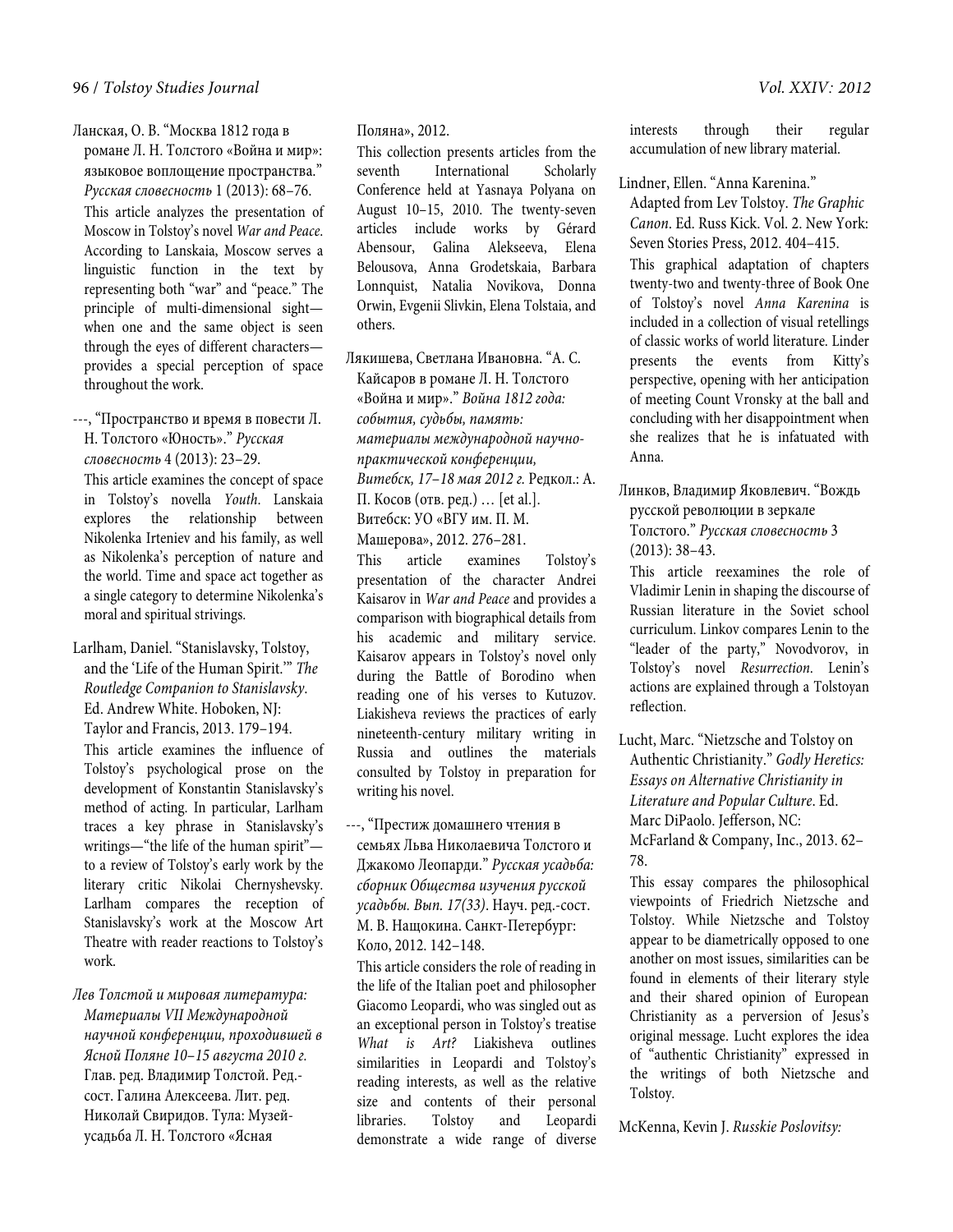*Russian Proverbs in Literature, Politics, and Pedagogy: Festschrift for Kevin J. McKenna in Celebration of His Sixty-Fifth Birthday*. Ed. Wolfgang Mieder. New York: Peter Lang, 2012.

This volume brings together scholarly material by Kevin J. McKenna on the topic of Russian proverbs. Chapter six is entitled "The Role of the Proverb in Leo Tolstoy's Novel *Anna Karenina*."

Меделян, С. Я. *Интер-Толстой, или Традиции восточной философии в творчестве Л. Н. Толстого*. Москва: Спутник, 2013.

This volume examines Tolstoy's relationship with Eastern philosophy through the compilation of several of Tolstoy's written works, classic texts of the Eastern philosophical canon, opinions by contemporary writers, and classic works of scholarship. New research on Tolstoy's religious and philosophical outlook is included.

Мельникова, И. "Первые контакты Л. Н. Толстого с питомцами школы Досися." *Doshisha Studies in Language* 

*and Culture* 14 (2012): 191–208. This paper discusses Tolstoy's contact with the Japanese journalist Tokutomi Sohō and the Kumi-ai minister Yokoi Tokio. Mel'nikova clarifies several details surrounding Tolstoy's publishing activity with the journal *The Far East*. Sohō's visit to Yasnaya Polyana with Eigo Fukai in 1896 is placed within the context of the Russo-Japanese war and Japanese intellectual debates of the time. Tolstoy's reputation as a religious leader attracted Japanese Christians who wished to improve the international image of Japan.

# Месняев, Григорий. "Отечественная война в русской художественной литературе." *Новый журнал* 269 (2012): 108–119.

This essay on the depiction of the Russian Patriotic War of 1812 in Russian literature was first presented in 1962 at a meeting of the American Pushkin Society in New York. The current publication presents the text in modern orthography. Mesniaev

traces the image of the war beginning with Pushkin and culminating in Tolstoy's epic *War and Peace*. A brief introduction by V. Kurchenko precedes the text.

Михайлов, Андрей Александрович.

"Военные критики о романе Л. Н. Толстого «Война и мир» и их влияние на историографию отечественной войны 1812 г." *Война 1812 года: события, судьбы, память: материалы международной научнопрактической конференции, Витебск, 17*–*18 мая 2012 г.* Редкол.: А. П. Косов (отв. ред.) … [et al.]. Витебск: УО «ВГУ им. П. М. Машерова», 2012. 192–196.

This article considers the negative reactions to Tolstoy's novel *War and Peace* expressed by some of the military critics at the time of the novel's publication. Mikhailov outlines the historical sources utilized by Tolstoy in his portrayal of the Russian Patriotic War of 1812. Military criticism of Tolstoy's work included comments on the author's lack of understanding of military science, his inaccurate portrayal of General Kutuzov, and disagreement with Tolstoy's extensive historiography.

#### Milligan, Tony. *Civil Disobedience: Protest, Justification, and the Law*. New York: Bloomsbury, 2013.

This book examines the role of civil disobedience in society within the context of classic teachings on the subject by Henry David Thoreau, Mahatma Gandhi, and Tolstoy. Chapter seven, entitled "Tolstoy's Politicization of Love," considers the influence of Tolstoy's stance of absolute non-violence on figures such as Gandhi and Martin Luther King, as well as its role in contemporary protests. Tolstoy's teachings of universal love for mankind encourage the political enactment of a Christian ideal.

# Miščin, Daniel. "Tolstojeva pripovijest »Smrt Ivana Iljiča« u kontekstu Heideggerove analize smrti u djelu »Bitak i vrijeme«." *Obnovljeni život* 68.1 (2013): 7–24.

This article considers the influence of Tolstoy's novella *The Death of Ivan Il'ich* on Martin Heidegger's analysis of death in his book *Being and Time*. Miščin details several points in Heidegger's existential ontology that relate directly to the philosophical focus of Tolstoy's text.

Можарова, Марина Анатольевна. "«Знание не есть еще истинное просвещение…»: Яснополянская школа Л. Н. Толстого и учение ранних славянофилов." *Литература в школе* 9 (2013): 19–22.

This article draws connections between the worldview of early Slavophiles and the pedagogical experiments of Tolstoy. Mozharova considers Tolstoy's views on popular education as expressed in articles in the 1860s and outlines ways in which the Slavophiles influenced Tolstoy's position.

Недзвецкий, В. А. "Русский роман XIX века: задачи и перспективы целостной жанровой истории." *Вестник Московского университета. Серия 9. Филология.* 2 (2013): 56–66. This summary of studies on the Russian nineteenth-century novel designates several problems that require resolution in order to create a new historical understanding of the literary form. Nedzvetskii outlines Tolstoy's statements about the novelistic genre, contemporary critical responses to Tolstoy, and Fyodor Dostoyevsky's reaction to Tolstoy's novel *Anna Karenina*.

Newlin, Thomas. "The Thermodynamics of Desire in Turgenev's *Notes of a Hunter*." *The Russian Review* 72.3 (2013): 365–389.

This article analyzes the interactions between nature and desire in Ivan Turgenev's collection of short stories *Notes of a Hunter*. Newlin compares the hunting pretense of Turgenev's stories to Tolstoy's extensive use of the hunting metaphor in his novel *Anna Karenina*. A biographical account of Turgenev and Tolstoy's hunting expedition in 1880 is also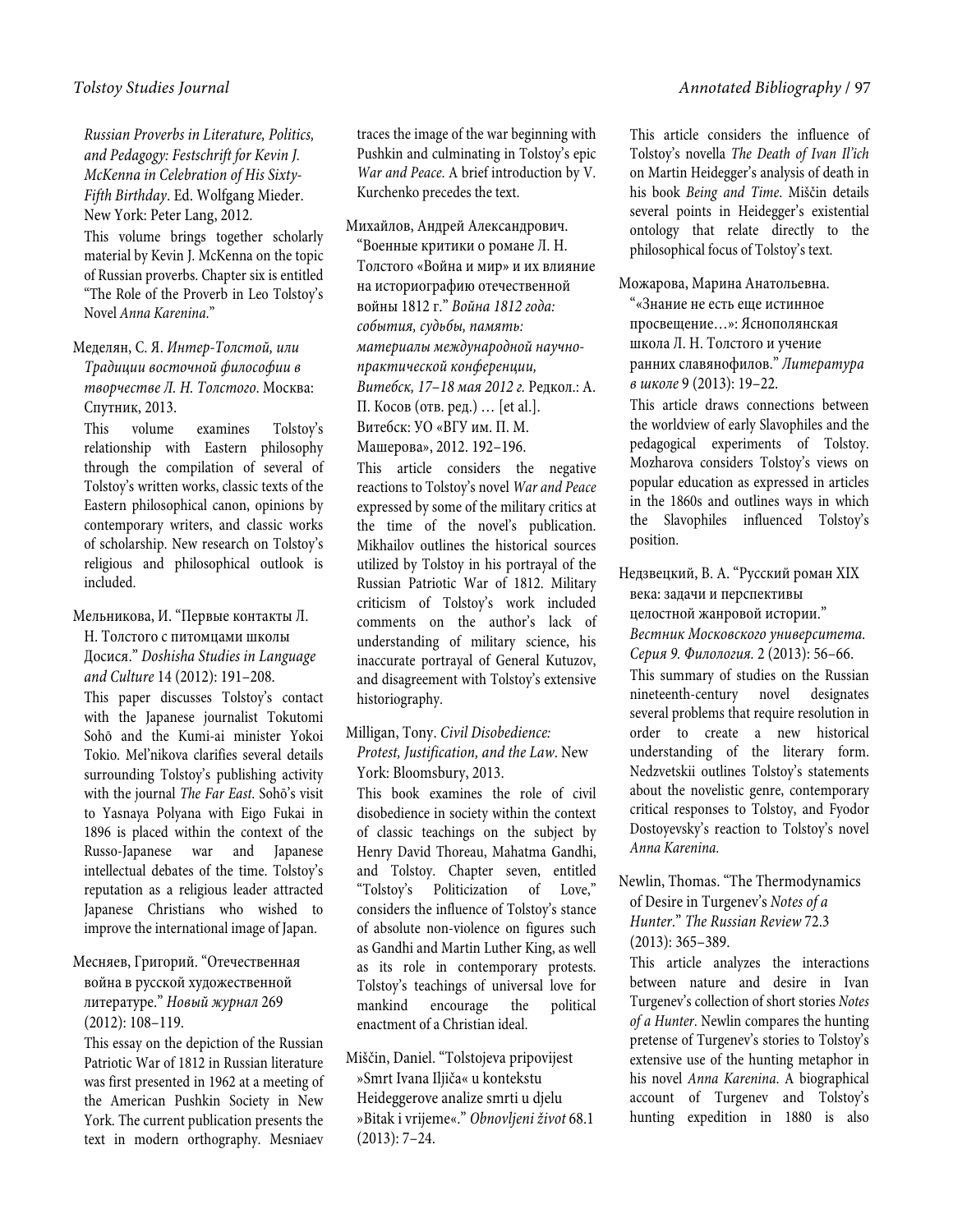considered in the context of their ambivalent ethical stances to the sport.

#### Николаева, Евгения Васильевна.

"«Война и мир» Л. Н. Толстого и традиция эпического повествования в русской литературе." *Литература в школе* 5 (2013): 6–9.

This article examines the influence of ancient Russian manuscript collections on later works of Russian literature. Nikolaeva identifies a stylistic dependence on ancient texts in several works of historical fiction. A structural relationship to ancient texts is also apparent in epic works like Tolstoy's *War and Peace* and Alexander Griboedov's unfinished tragedy about the events of 1812.

Николюкин, А. Н. *Наследие русской классики*. Москва: ИНИОН РАН, 2013.

This book considers the heritage of Russian literature of the nineteenth and twentieth centuries throughout the world. Two chapters explore the life and works of Tolstoy: chapter ten, entitled "Lev Tolstoy and America" and chapter eleven, entitled "'Circle of Reading' and The Philosophical Diary (Books of Tolstoy's life)."

"Overview: 'The Long Exile'." *Short Stories for Students*. Ed. Matthew Derda. Vol. 37. Detroit, MI: Gale, 2013. *Literature Resource Center*. Web.

This electronic resource provides an overview of the plot, major characters, and themes of Tolstoy's short story "The Long Exile" (also known as "God Sees the Truth, but Waits"). This resource is designed as a supplement for student analysis of the text at the high school level.

Paperno, Irina. "What, Then, Shall We Do: Tolstoy's Way." *Slavic and East European Journal* 56.3 (2012): 333–346. This article is a print version of the keynote address delivered at the 2012 Annual Conference for the American Association of Teachers of Slavic and East European Languages (AATSEEL). Paperno's speech explores the philosophical, moral, and theological

quandaries presented in Tolstoy's life and works.

Pettman, Dominic. *Look at the Bunny: Totem, Taboo, Technology*. Winchester, UK: Zero Books, 2013.

This book explores the continuing value of literary totemic symbolism in the current technological age. Animal imagery features in Pettman's analysis of contemporary media reception. Chapter four consists of Pettman's essay "Tolstoy's Beastiary: Animality and Animosity in *The Kreutzer Sonata*," which takes the reader on a tour of zoological metaphors in Tolstoy's novella.

#### ---, "Tolstoy's Bestiary: Animality and Animosity in *The Kreutzer Sonata*." *Angelaki: Journal of the Theoretical Humanities* 18.1 (2013): 121–138.

This article analyzes the animal tropes in Tolstoy's novella *The Kreutzer Sonata*. Pettman leads the reader on a tour of zoological specimens embedded in Tolstoy's text, underlining the particular moral lessons they convey. The thirteen "exhibits" on this tour include "the greeneyed monster," "the fornicator," "the reptile doctor," "the Venus fly-trap," "the porcine couple," "the mutated mother hen," "the shape-shifting rook," "the bitch-in-heat," "the cuckold," "the beastwith-two-backs," "the siren," "the wild murderous beast," and "the empty shell of a man."

Полосина, Алла Н. "Идея прогресса в восприятии Ж.-Ж. Руссо и Л. Н. Толстого." *XVIII век: литература в эпоху идиллий и бурь – XVIIIe siècle la littérature au temps des idylles et des tempêtes: Научный сборник*. Под ред. Н. Т. Пахсарьян. Москва: Экон-Информ, 2012. 401–411.

This article compares Jean-Jacques Rousseau and Tolstoy's conceptualization of progress. Rousseau's idea of culture as a sign of humanity's degradation strongly influenced Tolstoy. The role of progress in Tolstoy's literary works is outlined.

---, "И. С. Тургенев, И. И. Паскевич, Л.

Н.Толстой: первый перевод «Войны и мира»." *Тургеневские чтения* 5 (2011): 369–382.

This article details the creation of the first French translation of Tolstoy's novel *War and Peace*, which was published in three volumes in 1879. Polosina provides biographical information on the translator I. I. Paskevich and his relationship with Ivan Turgenev and Tolstoy.

Polossina, Alla. "Les précepteurs dans la vie et l'œuvre de Léon Tolstoï." *Le précepteur francophone en Europe (XVIIe*–*XIXe siècles)*. Sous la direction de Vladislav Rjéoutski et Alexandre Tchoudinov. Paris: L'Harmattan, 2013. 219–238

This article considers the influence of French tutors in the life of the Tolstoy family. Polosina outlines the vast number of educators who served at Yasnaya Polyana over the years, based on Tolstoy's personal letters. The literary reflection of these tutors in the trilogy *Childhood, Boyhood, Youth* is examined.

Polosina, Alla and Alicia C. Montoya. "Madame de Genlis dans la littérature russe du XIX<sup>e</sup> siècle: Pouchkine, Léon Tolstoï et autres." *Relief* 1 (2013): 123– 140.

This article outlines the reception of the French writer Madame de Genlis (Stéphanie Félicité) by nineteenth-century Russian authors such as Alexander Pushkin and Tolstoy. Tolstoy uses Madame de Genlis as reading material in his novel *War and Peace* in order to bring key features of General Kutuzov and Vera Rostova into focus.

Полтавец, Елена Юрьевна. "Войны России с Наполеоном в зеркале толстовской мифопоэтики." *Вестник Московского университета. Серия 9.* 

*Филология.* 1 (2013): 100–125.

This article examines the mythopoetics of Tolstoy's image of war in the novel *War and Peace*. Poltavets compares the plots, motifs, and images of Tolstoy's novel to images and plots of mythology.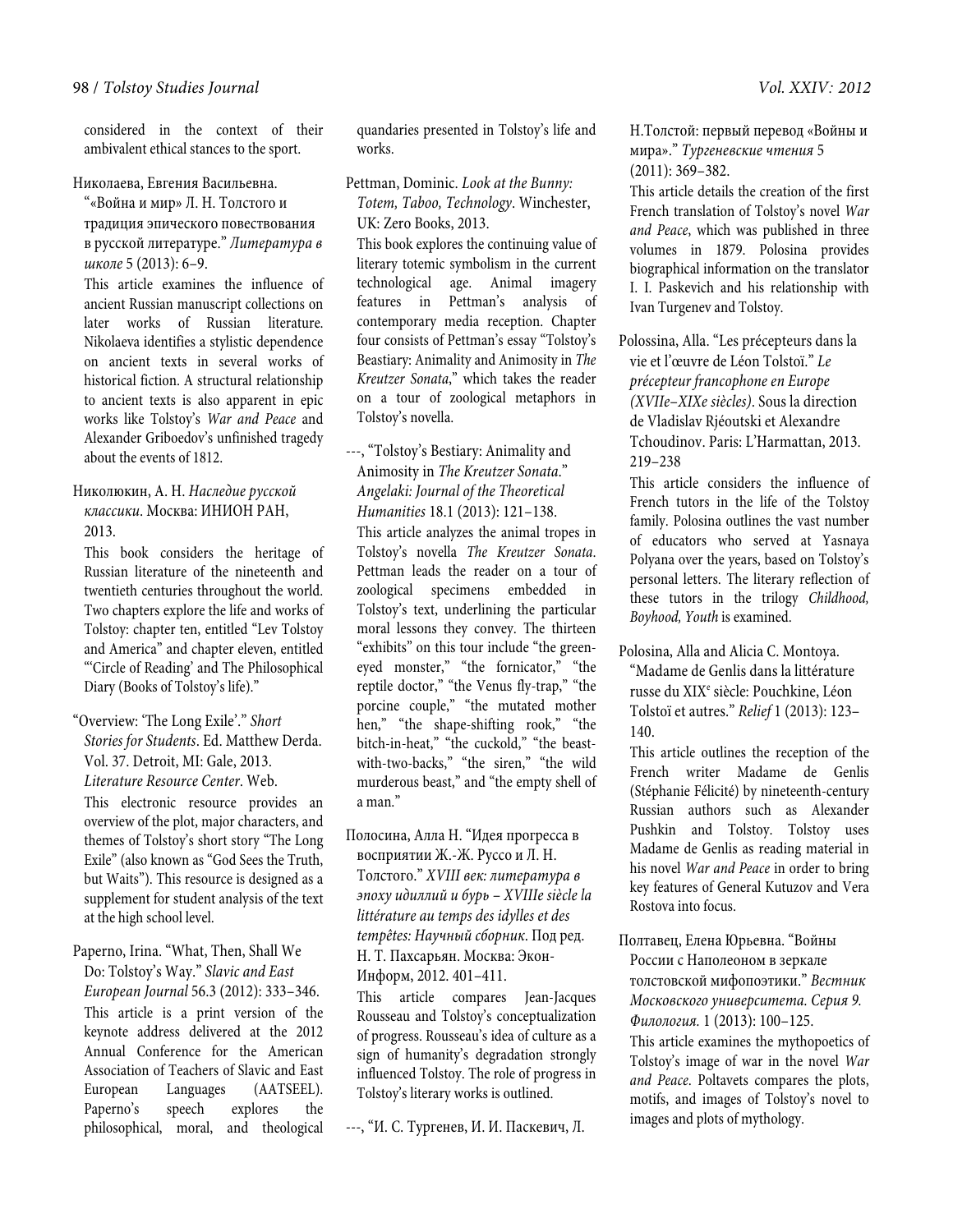Пономарева, Наталья Николаевна. "«Анна Каренина» и любовная

лирика Тютчева." *Москва* 7 (2013): 180–189.

This article considers the spiritual similarities of the poet Fyodor Tiutchev and Tolstoy. Ponomareva observes that Tolstoy's spiritual quest during his work on the novel *Anna Karenina* was especially close to the philosophical mood of Tiutchev's lyrics.

Порудоминский, Владимир. *Если буду жив, или Лев Толстой в пространстве медицины*. Санкт-Петербург: Алетейя, 2012.

This biography focuses on the role played by medicine in Tolstoy's life. Tolstoy's criticism of general medical practices of his time is presented in the context of significant life events.

*Pouvoir et société chez Tolstoï*. Publié sous la direction de Michel Aucouturier. *Cahiers Léon Tolstoï 23*. Paris: Institut d'études slaves, 2013.

This collection consists of articles presented at the international conference "Journée Tolstoï" held on November 19, 2011. The seven articles examine different aspects of power and society in Tolstoy's works. Michel Aucouturier focuses on the interaction of power and society in Tolstoy's pre-crisis works, Boris Czerny investigates the power of happiness in the novels *War and Peace* and *Anna Karenina*, Ilya Platov compares Tolstoy's depiction of military society in his fiction to biographical features of Tolstoy's service in the Crimea and the Caucasus in the 1850s, Alla Polosina outlines several eighteenth-century philosophical discourses on power and their influence on Tolstoy, Michel Niqueux contextualizes Tolstoy's 1902 article "On Religious Tolerance" with details on Russian church and state relations, Leonid Heller investigates the influence of Tolstoy's utopian outlook, and Luba Jurgenson looks at the social dimension of art in Tolstoy's story "Albert" and his novel *Anna Karenina*.

Reischl, Katherine Hill. "Photography and the Crisis of Authorship: Tolstoy and the Popular Photographic Press." *Jahrbücher für Geschichte Osteuropas* 60.4 (2012): 533–549.

This article outlines the development of photography in Russia and the impact of the new medium on Tolstoy as a literary celebrity in the late nineteenth century. The role of the author in relation to the development of formal copyright in the early twentieth century is also explored. Reischl analyzes Tolstoy as a visual subject whose legacy was shaped by the proliferation of his image in photographic reproduction.

Reyfman, Irina. "Tolstoy and Gogol: 'Notes of a Madman'." *From Petersburg to Bloomington: Essays in Honor of Nina Perlina*. Ed. John Bartle, Michael C. Finke, and Vadim Liapunov. Bloomington, IN: Slavica, 2012. 329– 339.

This article outlines several points of similarity between Tolstoy's first postconversion work, "Notes of a Madman," and Nikolai Gogol's well-known story of the same name. While the two texts are markedly different in most aspects, the similarities suggest that Tolstoy draws from Gogol to provide a rethinking of the term "insanity" in the context of religious belief.

## Rollefson, John. "Justification in Literature: The Witness of Two Russian Masters." *Journal of Ecumenical Studies* 47.4 (2012): 593–603.

This article, commemorating the thirteenth anniversary of the signing of the *Joint Declaration on the Doctrine of Justification* by representatives of the Vatican and Lutheran World Federation, outlines and contrasts the role of the doctrine of justification in Anton Chekhov's short story "The Beggar" and Tolstoy's novella *The Death of Ivan Il'ich*. The secondary characters Olga and Gerasim provide the effectual force for the protagonists' justification. While Chekhov presents the doctrine of justification in an easily approachable form, Tolstoy's

novella takes a forensic approach through the direct portrayal of a morbid experience.

Russell, Dick. *The Life and Ideas of James Hillman. Volume I: The Making of a Psychologist*. New York: Helios Press, 2013.

This comprehensive two-volume biography of the American psychologist James Hillman includes a section on the influence of Hillman's ancestors on the development of his psychological ideas. A chapter entitled "Encounter with Tolstoy" details the experiences of Hillman's grandfather, Rabbi Joseph Krauskopf of Philadelphia, who paid a visit to Tolstoy in the 1890s. Krauskopf and Tolstoy discussed the situation of the Jews in America and Russia.

*Russian Writers on Translation: An Anthology*. Ed. Brian James Baer and Natalia Olshanskaya. Manchester: St. Jerome Publishing, 2013.

This anthology presents short texts by Russian poets and prose writers discussing the theory and practice of translation in the Russian context. The texts chosen for the anthology date from the earlyeighteenth century and continue through the n centuries. "A Preface to Wilhelm Von Polenz's *Der Buttnerbaur [The Peasant]*," originally published by Tolstoy in 1901, is provided in an English translation by Stephanie E. Norton, along with a brief outline of the role played by translation in Tolstoy's oeuvre. Tolstoy deplores the proliferation of low-quality literature in light of the large number of high-quality translations that could be made available.

Safran, Gabriella. "The Troubled Frame Narrative: Bad Listening in Late Imperial Russia." *The Russian Review* 72.4 (2013): 556–572.

This article considers changes in the culture of listening in late-nineteenthcentury Russia and applies these to an analysis of literary texts from the era. According to Safran, the new listening practices of the 1870s gave rise to the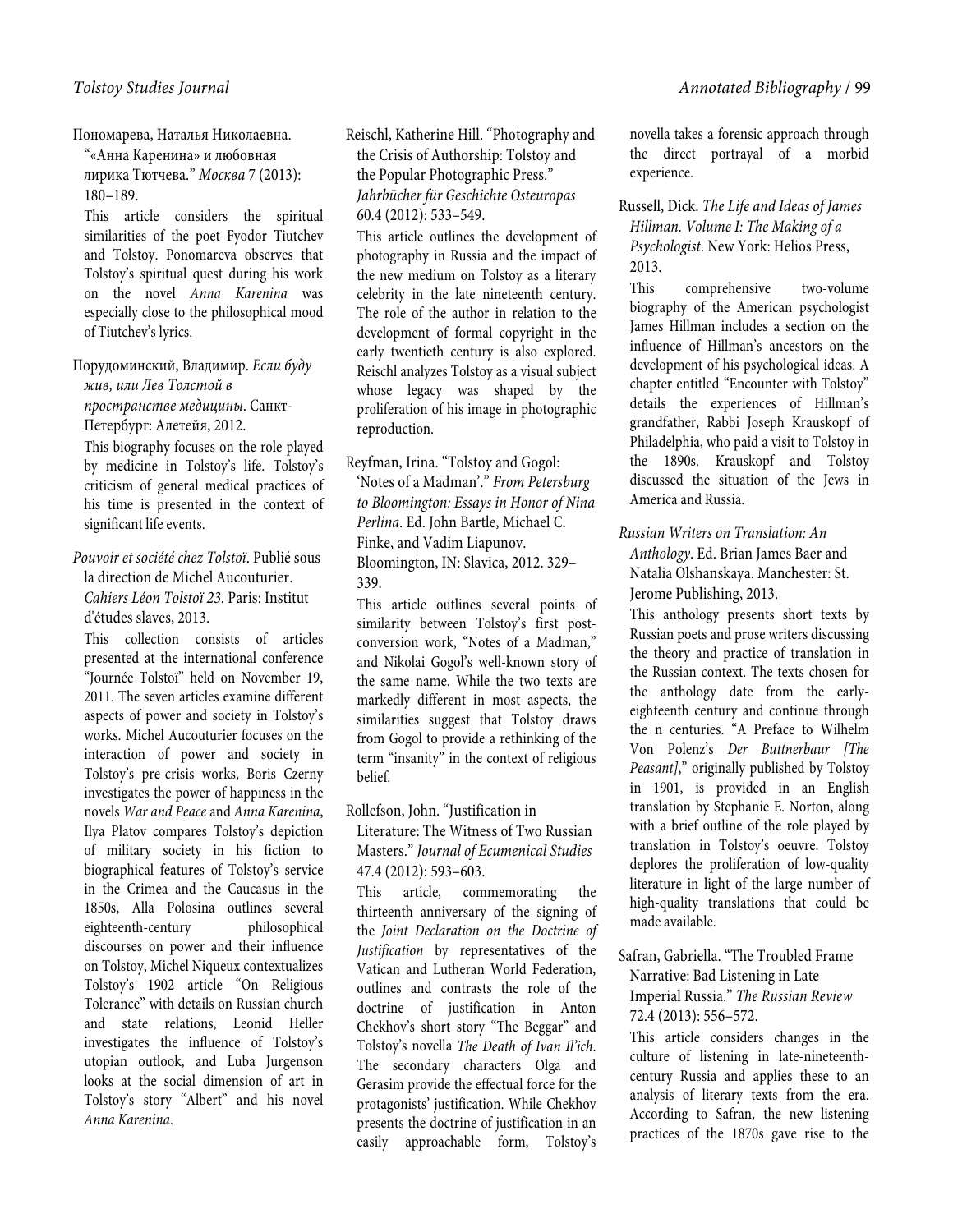"troubled frame narrative" exemplified in Fyodor Dostoevsky's "The Meek One," Anton Chekhov's "Drama," and Tolstoy's *The Kreutzer Sonata*. In Tolstoy's novella, audible triggers of music and noise lead to a violent response.

Schmezer, Gerhard. "Wittgenstein, Lecteur de la Bible." *Achives de Philosophie* 76.1 (2013): 103–124. This article explores Ludwig Wittgenstein's understanding of the Bible. Schmezer details the influence of Tolstoy's *The Gospel in Brief* and Gotthold Lessing's *The Education of the Human Race* on the development of Wittgenstein's religious philosophy.

Шульц, С. А. "П. П. Пазолини и Л. Н. Толстой (*Теорема* и *Смерть Ивана Ильича*)." *Slavica Tergestina* 14 (2012): 244–271.

This article considers the Italian film director Pier Paolo Pasolini and Tolstoy as artists attempting to decode sociality in order to understand the inner life of man. Shul'ts analyzes the spiritual concepts presented in Tolstoy's *The Death of Ivan Il'ich* and Pasolini's *The Theorem* to identify common features of Tolstoy's idea of "swarm life" and Pasolini's concept of "prehistory."

Шумарина, М. Р. "Произведения об Отечественной войне 1812 года на уроках анализа текста." *Русский язык в школе* 11 (2012): 20–23; 12 (2012): 14–19.

This article dedicated to the twohundredth anniversary of the Battle of Borodino presents a lesson plan encompassing three textual passages on the Russian Patriotic War of 1812 for linguistic study in the school curriculum. The selections come from works by Denis Davydov, Nikolai Troitsky, and Tolstoy. The passage by Tolstoy consists of the scene of Pierre facing the Raevsky redoubt in the novel *War and Peace*. Students are guided to focus on the use of lexical repetition and helped to analyze the different types of speech presented in each of the three works.

Simone, Joseph V. "Caring for Patients Facing Death: What We Can Learn from Tolstoy's *The Death of Ivan Ilych*." *Oncology Times* 35.4 (2013): 22.

This essay relates the reading of Tolstoy's novella *The Death of Ivan Il'ich* to the practice of oncology. Simone observes that although many therapeutic tools have become available since the publication of Tolstoy's novella, the psychological responses of patients facing terminal illness remain similar to those described in Tolstoy's work.

Slivickaja, Ol'ga V. "L'ottica di Tolstoj." Trans. Elizaveta Illarionova. *Enthymema* 6 (2012): 82–100.

This is an Italian translation of Slivitskaia's article "Оптическая система «Анны Карениной»: на подступах к теме о современном звучании антропологии Толстого," published in 2012. In the article, Slivitskaia discusses the communicative purposes of the different character points of view in Tolstoy's novel *Anna Karenina*. A brief introduction by the translator is included.

Slivitskaya, O. V. "Tolstoy's Tropics of Suddenness: The Unexpected in the World of the Law." Trans. Matthew McGarry. *Tolstoy Studies Journal* 24 (2012): 82–87.

This research note provides an English translation of Slivitskaia's article "Неожиданное в мире закономерного: «вдруг» у Льва Толстого," published in 2012. Slivitskaia analyzes unexpected occurrences in Tolstoy's writing, such as Pierre's "sudden" appearance on the field of Borodino in *War and Peace*.

#### Soboleva, Olga and Angus Wrenn. *The Only Hope of the World: George Bernard Shaw and Russia*. Oxford: Peter Lang, 2012.

This book examines the influence of Russian writers on the work of the English playwright George Bernard Shaw. The second chapter, entitled "'All Art at the Fountainhead Is Didactic': Shaw and Lev Tolstoy," details Shaw and Tolstoy's shared outlooks on art, centering on

Shaw's general support of Tolstoy's harsh criticism of Shakespeare. The chapter discusses Shaw's communications with Tolstoy, beginning through intermediaries such as Vladimir Chertkov and Aylmer Maude, and continuing to a direct correspondence that influenced Shaw's subsequent dramatic output. The chapter includes an overview of Shaw's presentation of Tolstoy as a master of tragicomedy.

Sorabji, Richard. *Gandhi and the Stoics: Modern Experiments on Ancient Values*. Chicago, IL: U of Chicago P, 2012.

This book considers Gandhi's contribution to philosophy through his connection to the traditions of South Asia and ancient Greece and Rome. Sorabii examines the consistency of stoicism in Gandhi's words and actions. Chapter Four, entitled "Nonviolence as Universal Love: Origins and Gandhi's Supplements to Tolstoy— Dilemmas, Successes, and Failures," considers Gandhi's supplementation and transformation of Tolstoy's teaching of nonviolence as presented in *The Kingdom of God Is Within You*.

Spens, Christiana. "Contemporary Art and Political Violence: The Role of Art in the Rehabilitation and Healing of Communities Affected by Political Violence." *Journal of Terrorism Research* 4.1 (2013): 19–41.

This study investigates the relationship between art and violence through an examination of political violence in the works of two contemporary artists: Anita Glesta and George Gittoes. The aesthetic ideas of Robin Collingwood and Tolstoy are utilized as contrasting views that are each based in the idea that art has the ability to provide value to a community.

Stadt, Janneke van de. "For His Eyes Only: Performance and Spectatorship in *Family Happiness*." *Tolstoy Studies Journal* 24 (2012): 36–58.

This article analyzes the role of music in Tolstoy's *Family Happiness*. Stadt examines the musical selections performed in the work as a subtext to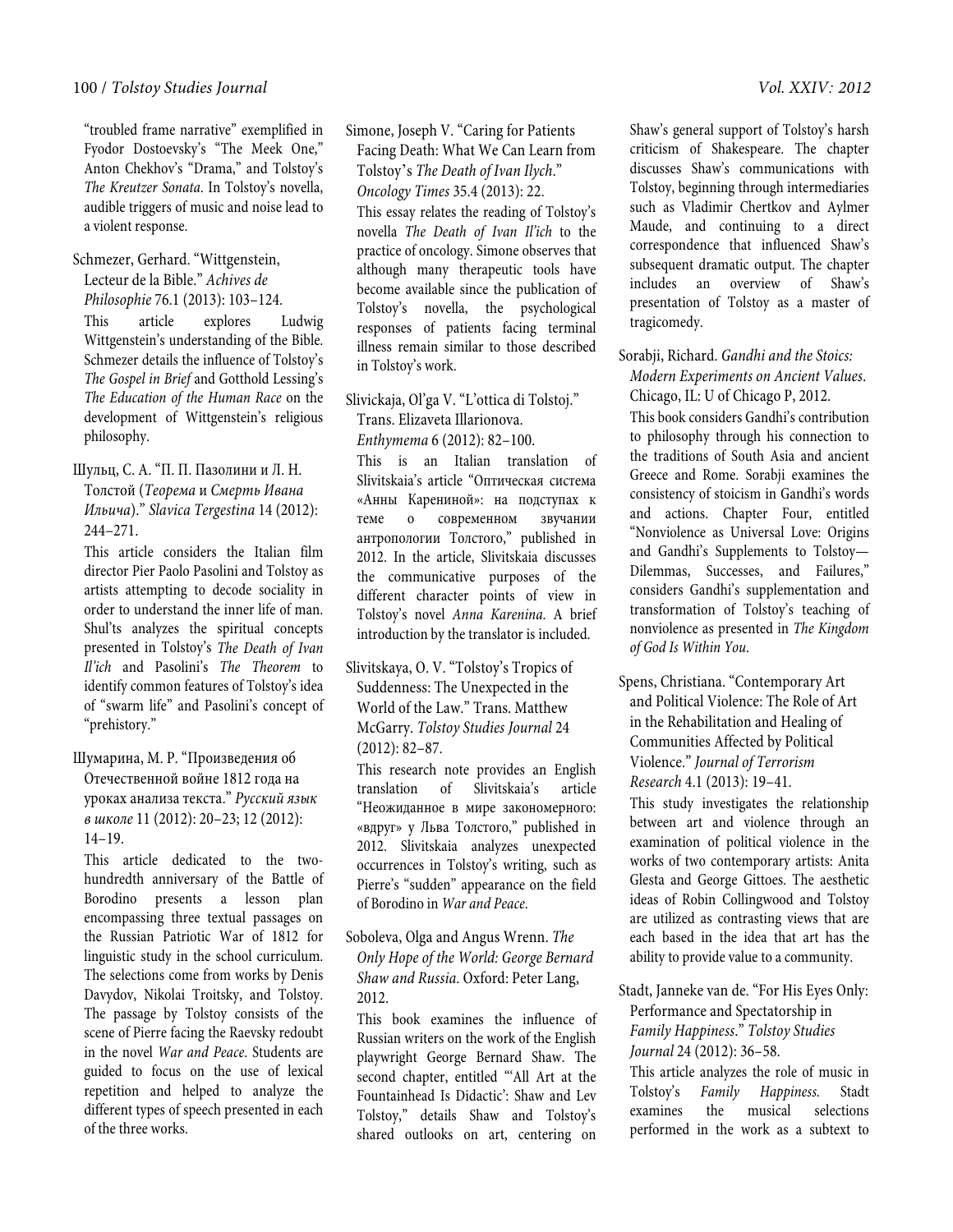Masha's relationship with Sergei. Tolstoy's use of music in the work underscores thematic tensions by revealing an unseen side to performed actions.

Steiner, Lina. "The Ends of 'Personality': Tolstoy and the Problem of Modern Identity." *From Petersburg to Bloomington: Essays in Honor of Nina Perlina*. Ed. John Bartle, Michael C. Finke, and Vadim Liapunov. Bloomington, IN: Slavica, 2012. 355– 372.

This article explores the problem of individual identity formation in Tolstoy's novel *War and Peace*. Steiner investigates the character system of *War and Peace*  against the background of Giambattista Vico's theory of historical cycles.

Stoppard, Tom. *Anna Karenina: The Screenplay: Based on the Novel by Leo Tolstoy*. New York: Vintage, 2012. The film adaptation of Tolstoy's novel *Anna Karenina* was directed by Joe Wright and released in 2012. This edition of the screenplay is based on the early drafts of the work, including several scenes that did not make it into the final cut of the film. An introduction justifying some of the choices in the final presentation accompanies the work.

 Сурат, Ирина. "Творить жизнь: Сюжет «ухода» у Пушкина и Толстого." *Новый мир* 1 (2013): 161–185.

This article compares the theme of departure as presented in the life and work of Alexander Pushkin and Tolstoy. Surat finds similarities in the idea of madness in Pushkin's poem "The Wanderer" and Tolstoy's story "Notes of a Madman." Other works by Tolstoy, including *Path of Life*, *A Confession*, and "Father Sergius," also receive attention.

#### Сухих, И. Н. *Русская литература для всех: От Гоголя до Чехова*. Санкт-Петербург: Лениздат, 2013.

This book is dedicated to the lives and works of leading names in Russian literature, including Nikolai Gogol', Fyodor Tiutchev, Afanasii Fet, Ivan

Goncharov, Alexander Ostrovsky, Ivan Turgenev, Fyodor Dostoevsky, Mikhail Saltykov-Shchedrin, Nikolai Nekrasov, Anton Chekhov, and Tolstoy. The chapter on Tolstoy encompasses his creative path from early works in the 1850s to substantial novels in the 1870s. Other chapters outline Tolstoy's relationships with Fet, Turgenev, and Dostoevsky.

Svetlikova, Ilona. *The Moscow Pythagoreans: Mathematics, Mysticism, and Anti-Semitism in Russian Symbolism*. New York: Palgrave Macmillan, 2013.

This book examines the confluence of mathematics, politics, and mysticism in Russian society of the early twentieth century. Included in chapter two is a section entitled "Arithmology as a Mathematical Foundation of Autocratic Rule and Leo Tolstoĭ's Philosophy of History" that examines the influence of the *Moscow Philosophic-Mathematical School* on Tolstoy's philosophy of history. Several links between Tolstoy and the *Moscow Philosophic-Mathematical School* are analyzed, including Tolstoy's reading of *A Survey of the Campaigns of 1812 and 1813* by Sergei Semenovich Urusov and Tolstoy's relationship with the mathematician Nikolai Vasilievich Bugaev.

#### Sytin, Ivan D. *My Life for the Book: The Memoirs of a Russian Publisher*. Ed. and Trans. Charles A. Ruud and Marina E. Soroka. Montreal: McGill-Queen's UP, 2012.

This book presents, in English translation, the memoir of Ivan Dmitrievich Sytin, a prominent businessman and successful pre-revolutionary Russian publisher. Each portion of Sytin's work is accompanied by a contextual introduction. Translated reminiscences by Sytin's contemporaries further supplement the text. Chapter five, "Acquiring the Complete Works of L. N. Tolstoy," outlines in three different versions Sytin's negotiation with Tolstoy's estate for the publishing rights to the first posthumous publication of Tolstoy's complete works.

Teodorescu, Daniel and Gheorghe Boldur-Latescu. *The Re-Education Experiment in Romania: A Survivor's Views of the Past, Present, and Future*. New York: Nova Science Publishers, Inc.,  $2013$ .

This collection of Gheorge Boldur-Latescu's essays in English translation range in original publication date from the late 1990s to the early 2010s. The essays present Boldur-Latescu's unique viewpoint on issues facing contemporary Romanian society as a survivor of the "Pitesti Phenomenon" of the 1950s. Chapter six, entitled "The Timelessness of Tolstoy's Work" (originally published in the March 29, 2007 issue of *Romania Libera*), outlines Tolstoy's critique of despotism in the novels *War and Peace*, *Anna Karenina*, and *Resurrection* and posits that the moral response to suffering depicted by Tolstoy remains especially relevant today.

Thomsen, Lena. *Familiäre* 

*Konstellationen und ihre literarische Darstellung bei Tolstoi, Flaubert und Fontane: die Karenins, Bovarys und Briests*. Hamburg: Verlag Dr. Kovač, 2011.

This book compares three classic nineteenth-century novels of adultery: Flaubert's *Madame Bovary*, Theodor Fontane's *Effi Briest*, and Tolstoy's *Anna Karenina*. Thomsen analyzes the presentation of the family problem in the texts, highlighting the authors' focus on adultery as a disintegrating force to the "family constellation," particularly when children are involved.

# Toland, Kristina. "*Path of Life*: Lev

Tolstoy's Prescriptive Spiritual Diaries." *Tolstoy Studies Journal* 24 (2012): 15– 25.

This article analyzes Tolstoy's final project, *Path of Life*, published posthumously in 1910. Toland outlines the project's development and its place in the Tolstoy's construction of self-image. Despite the project's reliance on the words of others, Tolstoy provides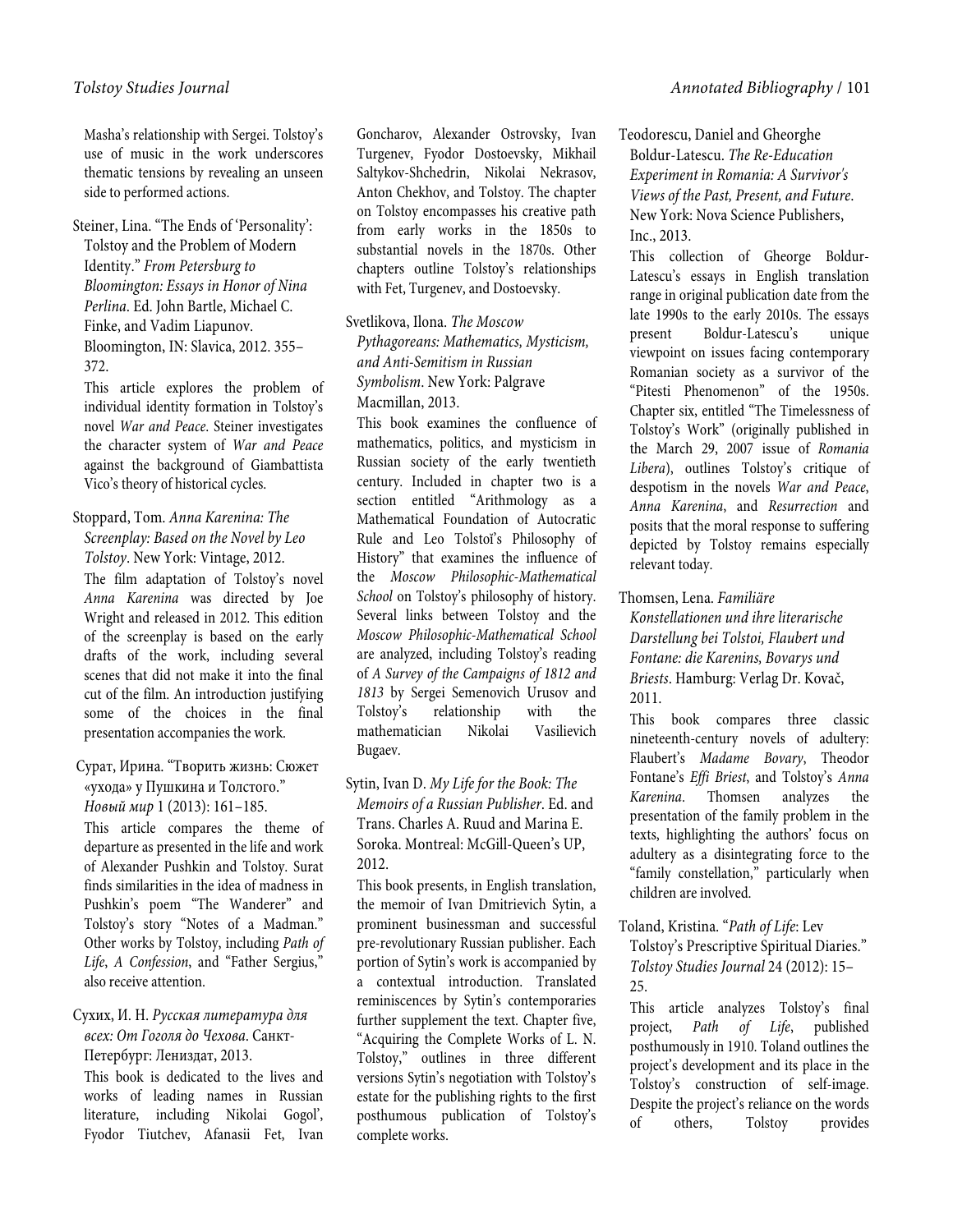autobiographical insights that exceed the generic limitations of the work.

#### Толстая, Е. Д. *Бедный рыцарь:*

*Интеллектуальное странствие Акима Волынского*. Москва: Мосты культуры; Иерусалим: Гетарим, 2013. This biography on the Silver Age figure Akim Volynsky presents new information on previously unstudied facets of his life. Volynsky's interest in Tolstoy is examined in his reviews of Tolstoy's works, his visitation to Yasnaya Polyana, his collaboration with Tolstoy in the journal *The Northern Messenger*, his critical evaluation of Tolstoy's religious teachings, and his later reevaluation of Tolstoy's religious and philosophical thought.

#### *Толстовский сборник – 2012.*

*Творческое наследие Л. Н. Толстого в контексте развития современной цивилизации: Материалы XXXIII Международных Толстовских чтений*. Отв. ред. Дмитрий Романов. Тула: Изд-во Тул. гос. пед. ун-та им. Л. Н. Толстого, 2012.

This collection of materials presented at the thirty-third International Tolstoy Readings in Tula includes over ninety works by literary scholars, linguists, philosophers, and instructors on topics related to Tolstoy Studies. The essays are arranged alphabetically by author under seven subdivisions: "Tolstoy and the Problems of Philosophy, Culture Studies, and History," "The Artistic World of L. N. Tolstoy," "Tolstoy and World Culture," "Tolstoy and Foreign Languages," "Linguistic Features of Tolstoy's Works," "The Tolstoyan Text in Contemporary Linguistic Paradigms," and "The Pedagogical Heritage of L. N. Tolstoy in the Present."

#### Tsirkin-Sadan, Rafi. "Tolstoy, Zionism, and the Hebrew Culture." *Tolstoy Studies Journal* 24 (2012): 26–35.

This essay discusses Tolstoy's reception in Hebrew culture, especially his influence on the writings of Aharon David Gordon, Yosef Haim Brenner, and Lea Goldberg. Tsirkin-Sadan outlines the different philosophical and ideological leanings of these intellectuals to emphasize Tolstoy's acceptance over a wide continuum of approaches within a Hebrew cultural context.

Tück, Jan Heiner. "Preboj do resnice na pragu smrti: k Tolstojevi 'Smrti Ivana Iljica.'" *Communio: Mednarodna katoliška revija* 23.1 (2013): 73–82. This article presents the spiritual insights gained through reading Tolstoy's novella *The Death of Ivan Il'ich*. The themes of Tolstoy's story are universal and applicable to all readers.

Turner, Bryan S. "The Religion of Brotherly Love: Leo Tolstoy and Max Weber." *War and Peace: Essays on Religion and Violence*. Ed. Bryan S. Turner. London: Anthem Press, 2013. 185–203.

This essay explores the role of religion in relation to world violence through the prism of Max Weber's sociological views and their interaction with Tolstoy's radical pacifism. In addition to a brief history of world religion as it relates to the development of Weber's views, Turner examines Weber's interest in Tolstoy's teachings about love and peasant labor. Tolstoy's oppositions between sex and love, and war and peace, influenced Weber's writings on religion, work, and politics.

우수영. "<어둠의 힘>에 나타난 이광수의 번역 의도." 어문론총58 (2013): 309–330. [U, Su-yŏng. "'Ŏdum ŭi him' e nat'anan Yi Kwang-su ŭi pŏnyŏk ŭido." *Ŏmun nonch'ong* 58 (2013): 309–330.]

This article analyzes the influence of Tolstoy's fiction on the writing of the Korean author Yi Kwang-su (1892–1950). Tolstoy's method of drama in *The Power of Darkness* is specifically outlined.

# Ule, Andrej. "Wittgenstein in Tolstoj o etiki in o smislu življenja." *Apokalipsa* 168/169 (2013): 164–177.

This article compares the ethical and philosophical positions of Ludwig

Wittgenstein and Tolstoy. Ule emphasizes the desire for a "non-problematic" life as a key feature that subsumes the question of the meaning of life. Wittgenstein was highly influenced by his reading of Tolstoy's *Gospels*, seeing him as an author of spiritual-ethical concerns.

*Un autre Tolstoï*. Publié sous la direction de Catherine Depretto. Paris: Institut d'études slaves, 2012.

This collection of articles examines Tolstoy's position and influence as a literary artist and public figure in the early twentieth century. The twenty-one contributions are presented primarily in French, with articles in English by Peter Ulf Møller and Ben Hellman. Other authors include Vladimir Alexandrov, Michel Aucouturier, Nikolai Bogomolov, Boris Czerny, Catherine Depretto, Stefano Garzonio, Luba Jurgenson, Susan Layton, Barbara Lonnquist, Michel Niqueux, and Andreas Schönle.

Васькин, Александр А. *Московские адреса Льва Толстого: К 200-летию Отечественной войны 1812 года*. Предисл. П. Басинского. Москва: Спутник+, 2012.

This book identifies and describes several locations occupied by Tolstoy during his visits to Moscow. Following a brief outline of Tolstoy's opinion of Moscow, each chapter focuses on a particular building or street associated with events in Tolstoy's life. The book is arranged chronologically, starting with Tolstoy's first visit to Moscow at the age of eight and concluding with Tolstoy's attendance at a spiritualist séance in the home of Nikolai L'vov in 1886.

Vitányi, Paul M. B. "Tolstoy's

Mathematics in *War and Peace*." *The Mathematical Intelligencer* 35.1 (2013): 71–75.

This article considers Tolstoy's mathematical approach to history in his novel *War and Peace*. Vitányi points out some of the illogical conclusions in Tolstoy's proposed equations and asserts that these are due to a misunderstanding